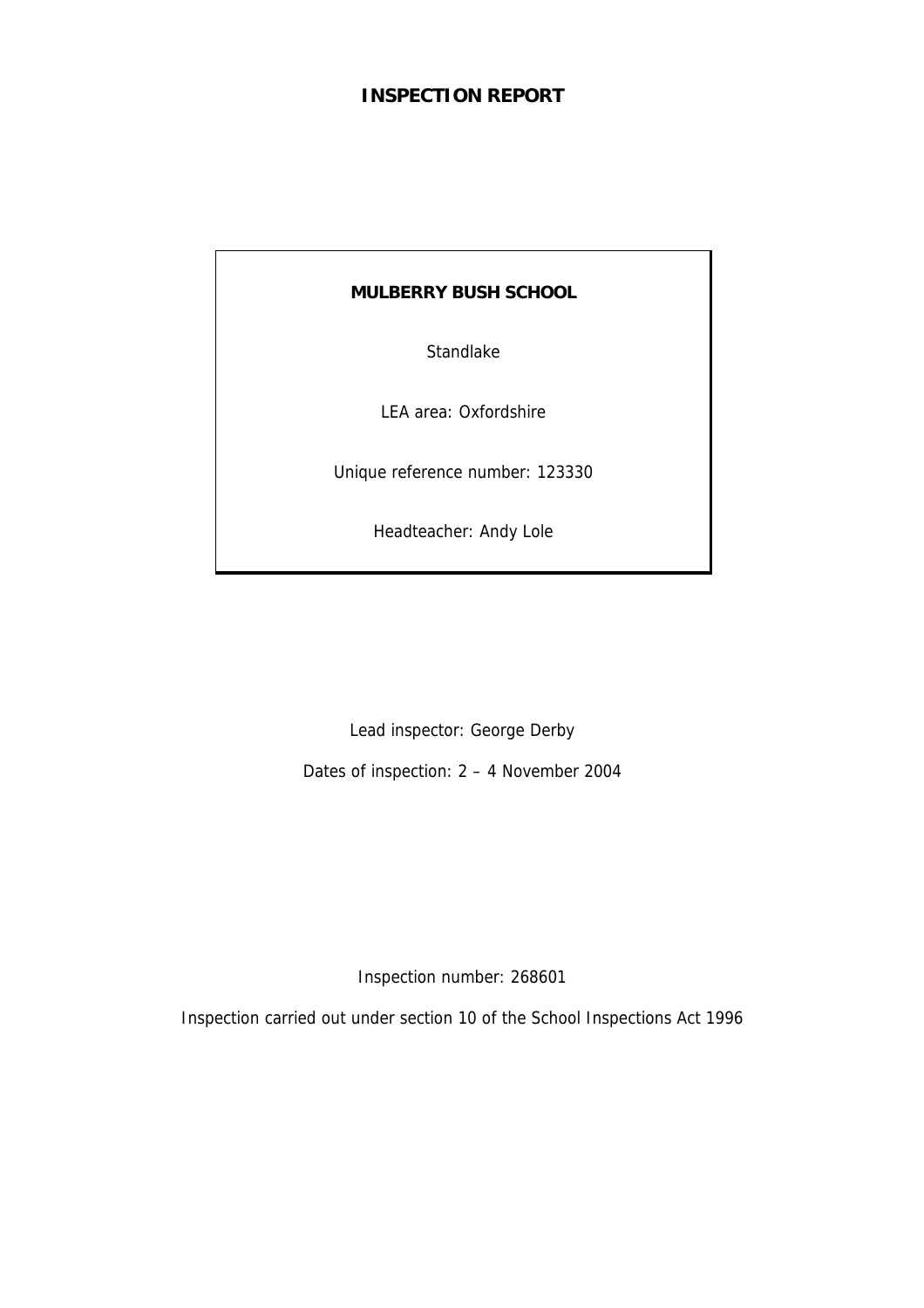# © Crown copyright 2004

This report may be reproduced in whole or in part for non-commercial educational purposes, provided that all extracts quoted are reproduced verbatim without adaptation and on condition that the source and date thereof are stated.

Further copies of this report are obtainable from the school. Under the School Inspections Act 1996, the school must provide a copy of this report and/or its summary free of charge to certain categories of people. A charge not exceeding the full cost of reproduction may be made for any other copies supplied.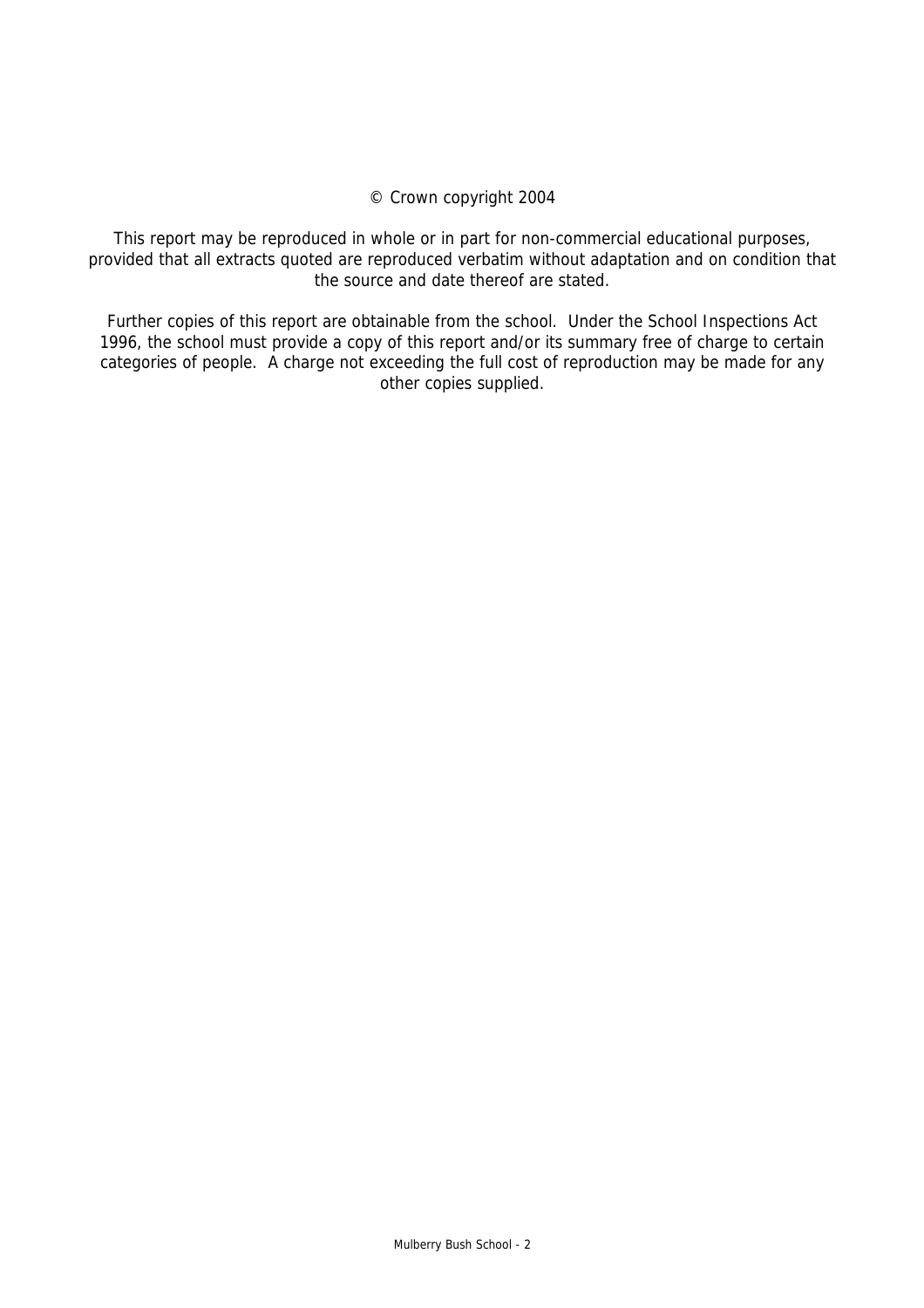# **INFORMATION ABOUT THE SCHOOL**

| Type of school:                                      | Special                              |
|------------------------------------------------------|--------------------------------------|
| School category:                                     | Non-maintained special school        |
| Age range of pupils:                                 | 5 - 12                               |
| Gender of pupils:                                    | Mixed                                |
| Number on roll:                                      | 35                                   |
| School address:                                      | Abingdon Road<br>Standlake<br>Witney |
| Postcode:                                            | Oxfordshire<br><b>OX29 7RW</b>       |
| Telephone number:                                    | 01865 300202                         |
| Fax number:                                          | 01865 300084                         |
| Appropriate authority:<br>Name of chair of trustees: | The trustees<br>Dr Gina Alexander    |

Date of previous inspection: April 1999

# **CHARACTERISTICS OF THE SCHOOL**

Mulberry Bush is a non-maintained special school for up to 36 pupils (boys and girls). Pupils attend on a residential basis seven days a week. The school supports staff and pupils through its therapeutic (psychodynamic) approach and supports parents through its family team. It is a highly popular school with parents and carers, local education authorities and social services departments and draws its pupils from the whole of the country. Pupils placed at the school are some of the most damaged and/or challenging children in the country and many have suffered physical and emotional abuse in their early childhood. They all have severe emotional and behavioural difficulties and most have been unable to be educated in local mainstream schools. Many have been permanently excluded from these schools or have had poor attendance. Just under a half of the pupils are in the care of their local authorities. The youngest pupils are currently in Year 2 and the oldest in Year 7. There are twice as many boys as girls, which is usual for this type of school. Pupils normally stay a maximum of three years before transferring to mainstream or special school. There are five classes. Two classes (known as the foundation classes) are made up of pupils from Year 2 to Year 6 who have had the least amount of time in the school and who are the most emotionally vulnerable. Three other classes contain pupils from Year 3 to Year 7.

About eighty per cent of the children are from white backgrounds and the remainder are from mixed black or Caribbean backgrounds. Many children are from socially disadvantaged backgrounds. No pupils are learning English as an additional language. Pupils' attainment on entry to the school is below average for their ages and some have additional learning difficulties.

The school has an informal relationship with the Tavistock Clinic in London. This has enabled the clinic to provide education for up to 15 day pupils who are registered as attending for education at Mulberry Bush. Trustees are currently establishing the exact nature of the school's management responsibilities in relation to this.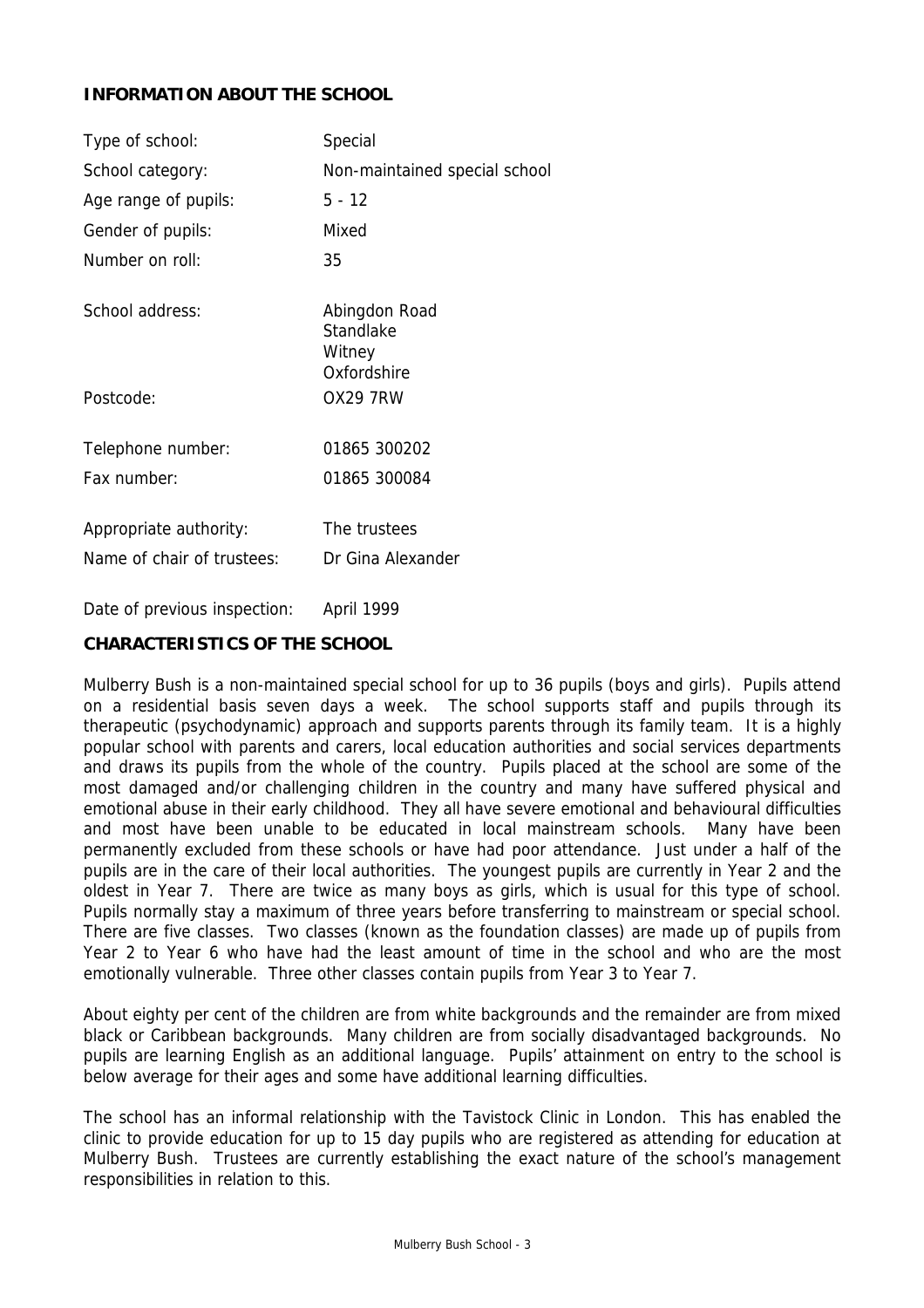The school received the Basic Skills Quality Mark and the School Achievement Award in 2003.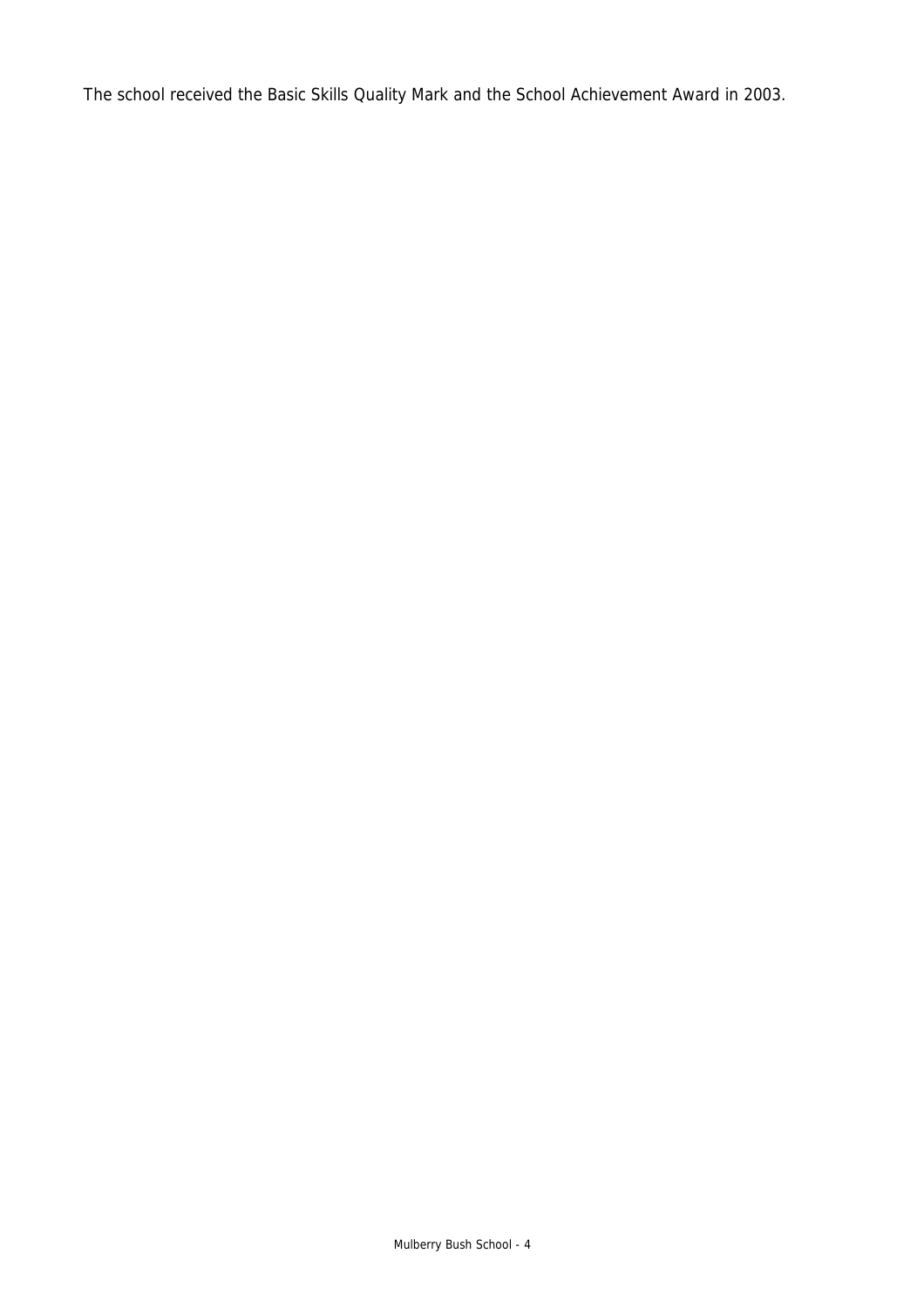# **INFORMATION ABOUT THE INSPECTION TEAM**

| Members of the inspection team |                     | <b>Subject responsibilities</b> |                                                                 |  |
|--------------------------------|---------------------|---------------------------------|-----------------------------------------------------------------|--|
| 25349                          | George Derby        | Lead inspector                  | Science                                                         |  |
|                                |                     |                                 | Information<br>and<br>communication<br>technology               |  |
|                                |                     |                                 | <b>Music</b>                                                    |  |
|                                |                     |                                 | Residential provision                                           |  |
| 32677                          | <b>Brian Horley</b> | Lay inspector                   |                                                                 |  |
| 20444                          | David Hughes        | Team inspector                  | <b>Mathematics</b>                                              |  |
|                                |                     |                                 | Art and design                                                  |  |
|                                |                     |                                 | Design and technology                                           |  |
|                                |                     |                                 | health<br>Personal,<br>social<br>and<br>education / citizenship |  |
| 10099                          | Sue Lewis           | Team inspector                  | English                                                         |  |
|                                |                     |                                 | Geography                                                       |  |
|                                |                     |                                 | History                                                         |  |
|                                |                     |                                 | Religious education                                             |  |
|                                |                     |                                 | Special educational needs                                       |  |

The inspection contractor was:

Cambridge Education Associates

 Demeter House Station Road Cambridge CB1 2RS

Any concerns or complaints about the inspection or the report should be made initially to the inspection contractor. The procedures are set out in the leaflet 'Complaining about Ofsted Inspections', which is available from Ofsted Publications Centre (telephone 07002 637833) or Ofsted's website (www.ofsted.gov.uk).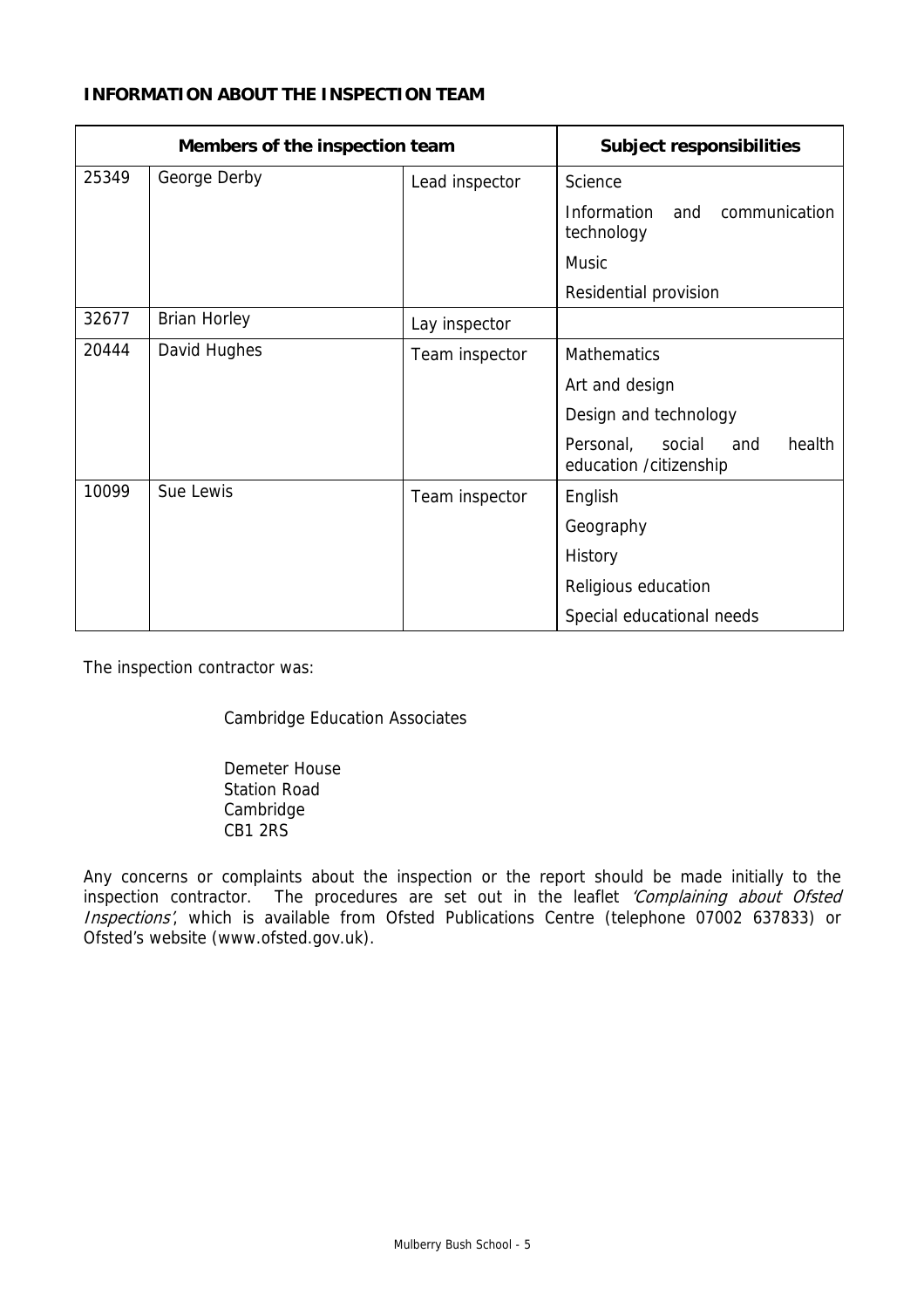# **REPORT CONTENTS**

|                                                                                       | Page |
|---------------------------------------------------------------------------------------|------|
| <b>PART A: SUMMARY OF THE REPORT</b>                                                  | 6    |
| <b>PART B: COMMENTARY ON THE MAIN INSPECTION FINDINGS</b>                             |      |
| <b>STANDARDS ACHIEVED BY PUPILS</b>                                                   | 8    |
| Standards achieved in areas of learning, subjects and courses                         |      |
| Pupils' attitudes, values and other personal qualities                                |      |
| <b>QUALITY OF EDUCATION PROVIDED BY THE SCHOOL</b>                                    | 10   |
| Teaching and learning                                                                 |      |
| The curriculum                                                                        |      |
| Care, guidance and support                                                            |      |
| Partnership with parents, other schools and the community                             |      |
| <b>LEADERSHIP AND MANAGEMENT</b>                                                      | 17   |
| PART C: THE QUALITY OF EDUCATION IN AREAS OF LEARNING,<br><b>SUBJECTS AND COURSES</b> | 19   |
| <b>SUBJECTS IN KEY STAGES 1 to 2</b>                                                  |      |
| <b>PART D: SUMMARY OF THE MAIN INSPECTION JUDGEMENTS</b>                              | 29   |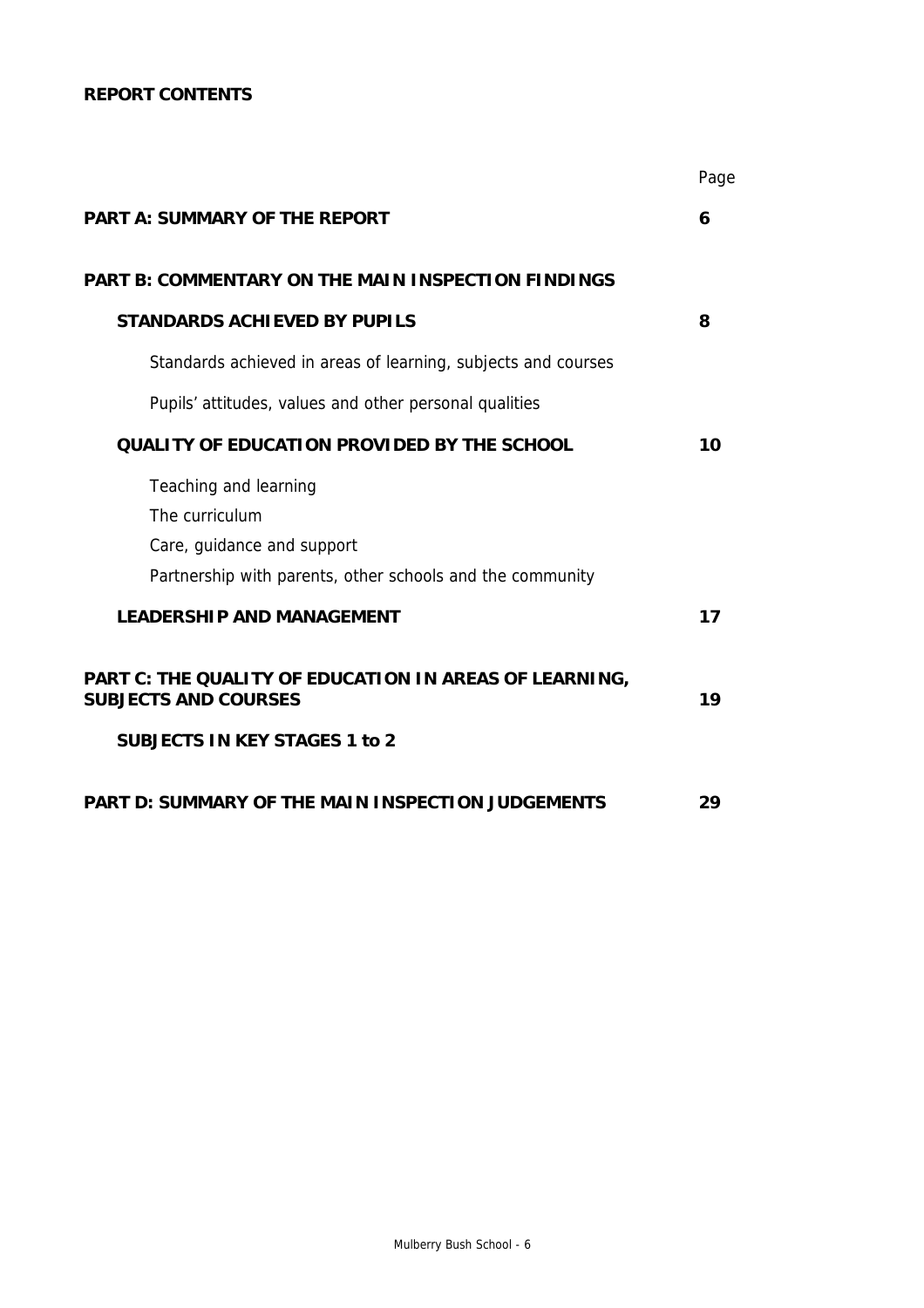# **PART A: SUMMARY OF THE REPORT**

# **OVERALL EVALUATION**

**This is a very good school which has some excellent features.** Pupils achieve very well overall, and exceptionally so in their personal development. The school's excellent ethos very successfully modifies pupils' attitudes to life and work and enables many to return to their local areas and mainstream schools. The quality of the teaching and learning are good. The interesting activities provided in lessons and the culture developed for learning through clubs and in residence, mean that pupils develop a real keenness to learn and willingness to participate. The school is very well led with a very clear sense of direction. As a result, there is very strong determination from all leaders and managers for the highest standards and there is excellent teamwork among the different departments. The costs to educate a pupil at Mulberry Bush are very high; nevertheless, because of what the school achieves for children, it gives good value for money.

The school's main strengths and weaknesses are:

- As a result of the high quality monitoring of pupils' academic and personal achievement, staff have an excellent knowledge of pupils' needs and this enables them to support all aspects of pupils' development flexibly and so meet their special educational needs exceptionally well.
- Excellent communication between senior staff from all the different support teams means that all work closely to achieve common goals.
- Relationships between staff and with pupils are excellent; the school is an extremely harmonious community.
- Induction procedures for new staff and new pupils are highly effective.
- The management of pupils' behaviour is exceptionally skilful; many pupils make very great strides; by Year 6 or 7 many are ready to move on, displaying few signs of the extremely disturbed behaviour they entered the school with.
- Occasionally, activities and lessons are not always organised in a way which is conducive to smooth transition and do not always support pupils' continued involvement.
- Although improving, and satisfactory overall, more attention needs to be given to how pupils can to reinforce their information and communication technology (ICT) skills by using these in other lessons and to how ICT can support their learning in subjects.

Improvement since the school was inspected in 1999 has been good overall. The school has thoroughly embraced the target setting process, both for the school as a whole and for individual pupils. Individual target setting is at the heart of the school's work and the pupil plan that is produced as a result of the regular multi-professional meetings is very good and serves as the focus for all the professionals' work. The pupils' targets are now very well tied into their Statements and Annual Reviews. Through the development of its special educational needs policy, and the training provided for staff, the school has a considerably better understanding of pupils' additional needs. Educational assessment has improved very well and is now very strong.

# Pupils' achievement at the  $\vert$  in relation to individual targets in: end of:  $\vert$  Subjects of the curriculum personal and social education Year 2 and 2 good contract the search of the search excellent

# **STANDARDS ACHIEVED**

Inspectors make judgements in the range: excellent; very good; good; satisfactory; unsatisfactory; poor; very poor.

Year 6 and the good contract of the excellent

All groups of pupils **achieve well**, despite the fact that many achieved relatively little before coming to Mulberry. This is because the school provides high quality advice, guidance and support for pupils and backs this up with good quality teaching. It is the combination of the pupils' excellent personal achievement, together with their good academic progress, which results in their very good achievement overall. Achievement in pupils' personal skills and development is excellent because of the very wide range of opportunities pupils have to learn, including those outside lesson time.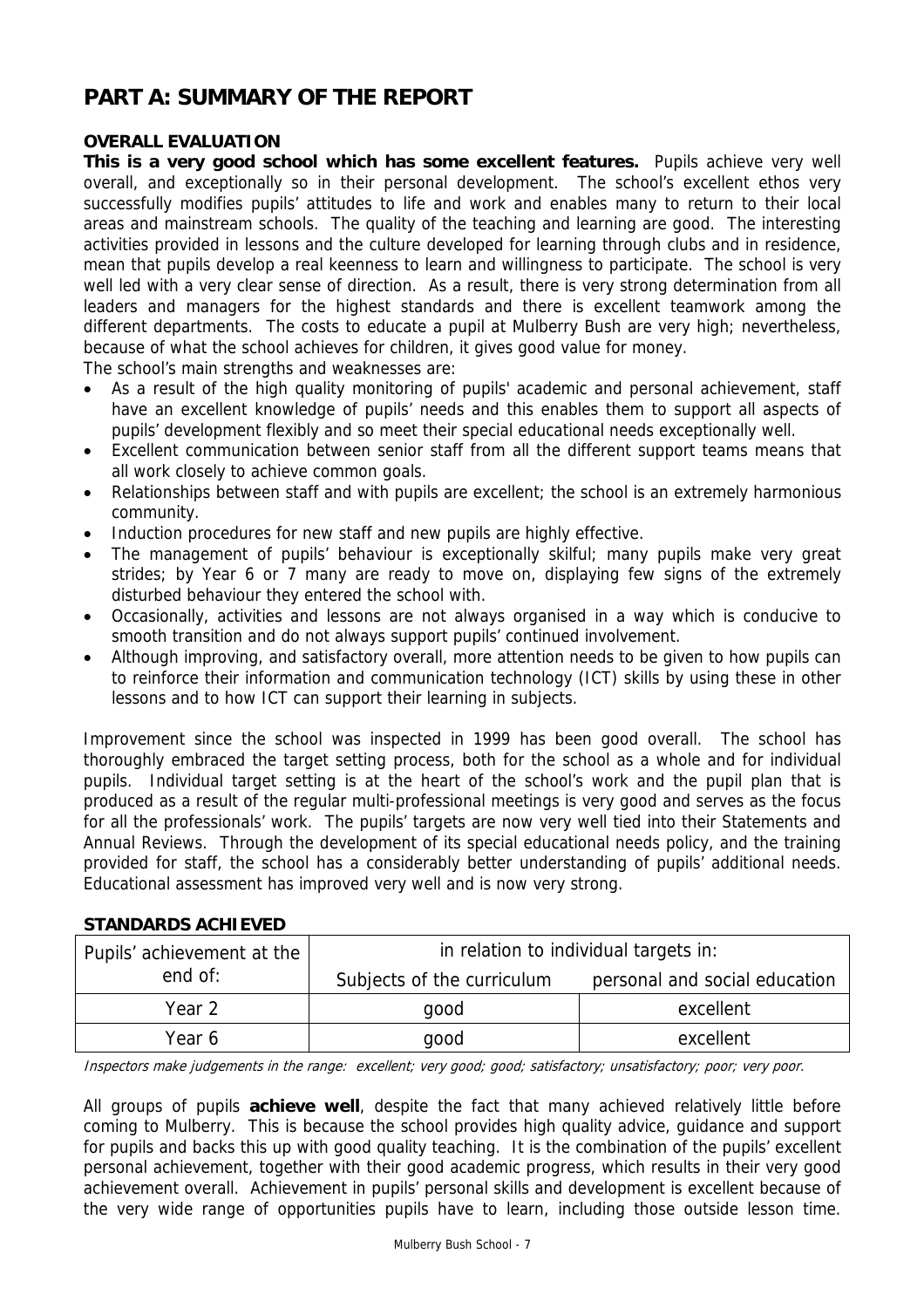Pupils achieve very well in English, religious education and the taught programme for PSHE, and well in mathematics, science, art and design and design and technology. Achievement overall in ICT is good. Recent progress is very good in ICT because of the consistent and highly focused way it is now taught. However, more needs to be done to support the use of ICT in other subjects so that pupils' ICT skills are reinforced and their learning in other subjects is enhanced.

**By the time they leave the school the pupils' personal qualities are excellent; although their spiritual, moral, social and cultural development is very good overall, their selfknowledge is excellent.** Pupils, despite their previous histories, have a keen interest in their lessons and the improvement in their behaviour is very good. They mostly behave very well in lessons, although some find the stress of maintaining their attention over long periods very difficult initially. Attendance is very good; punctuality is satisfactory.

## **QUALITY OF EDUCATION**

**The quality of education is very good. The quality of teaching and learning is good with very good features.** Lessons are planned well with work matched very well to pupils' special educational needs. Teachers, assistants and behaviour support staff manage pupils exceptionally well, and give them high levels of encouragement and praise. Occasionally, teachers could find a wider range of ways to engage and involve pupils, including using ICT more. Staff expect a great deal from pupils and pupils do their best to live up to their expectations. Pupils work very hard and productively. Teaching assistants provide very good support and know the pupils very well. Other aspects, such as the very good curriculum with its very good opportunities to enrich pupils' learning, the excellent guidance and support for pupils, and the very good links with the community, very strongly contribute to the pupils' opportunities and achievement. The links with parents are very good. Health and safety are satisfactory.

## **LEADERSHIP AND MANAGEMENT**

**The leadership and management of the school are very good and the work of the trustees is also very good.** Exceptional teamwork is at the heart of the school's success and leaders from the education team, family team, therapeutic support, residential care and directorate form a cohesive body which provides a clear steer for all the school's work. Communication in this highly complex organisation is excellent. Staff are very well trained, in line with the needs of the establishment. The trustees are very committed to high standards and to ensuring all pupils are as fully included in school and community life as possible. They are very supportive, monitor and challenge the work of the school very well but could be more directly involved in forward planning. They evaluate the school's performance as far as they can and are looking for more objective ways of doing this. The headteacher and director provide very strong leadership and, along with all staff teams and the trustees, have a very clear vision for the future of the school. The work of subject co-ordinators is good. Financial planning and management are very good. This is a school that reflects exceptionally well on what it does and how it can do things better.

## **PARENTS' AND PUPILS' VIEWS OF THE SCHOOL**

Parents, carers and pupils have very positive views of the school. Parents very strongly praise the school's work. Many pupils hated school before being admitted to Mulberry Bush. Pupils like their lessons and activities very much, although a few identified other pupils' behaviour and bullying as an issue. Inspectors found relationships to be excellent, although incidents do occur from time to time because of pupils' special educational needs. Any actual bullying or harassment is dealt with very effectively by the school.

#### **IMPROVEMENTS NEEDED**

The most important things the school should do to improve are:

• Ensure that when activities change during lessons or during transfers between school and residence, staff do all they can to ensure a smooth transition and that pupils remain as settled as possible.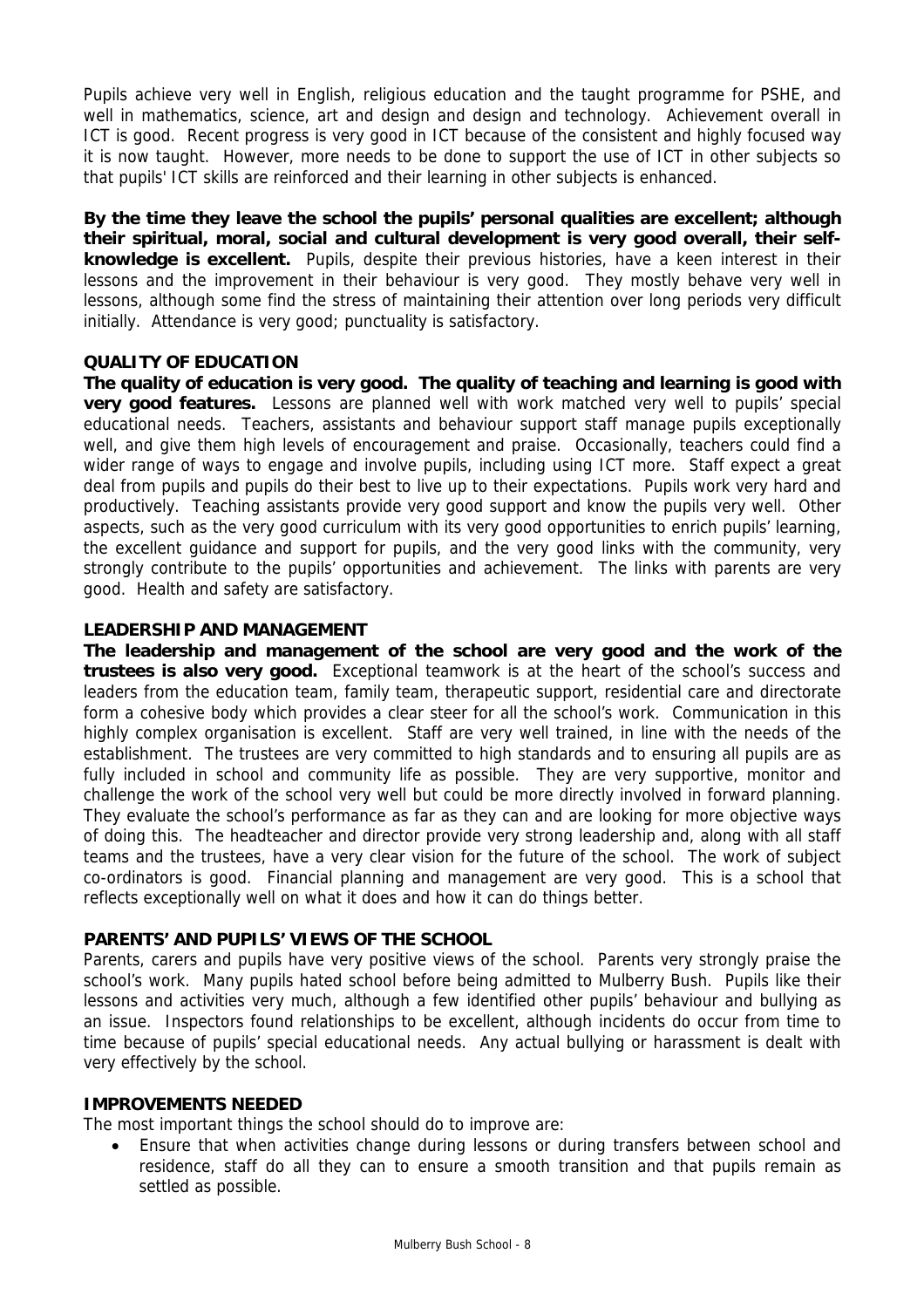• Ensure that pupils' ICT skills are developed through other subjects and that ICT is used more to support teaching and learning in all subjects.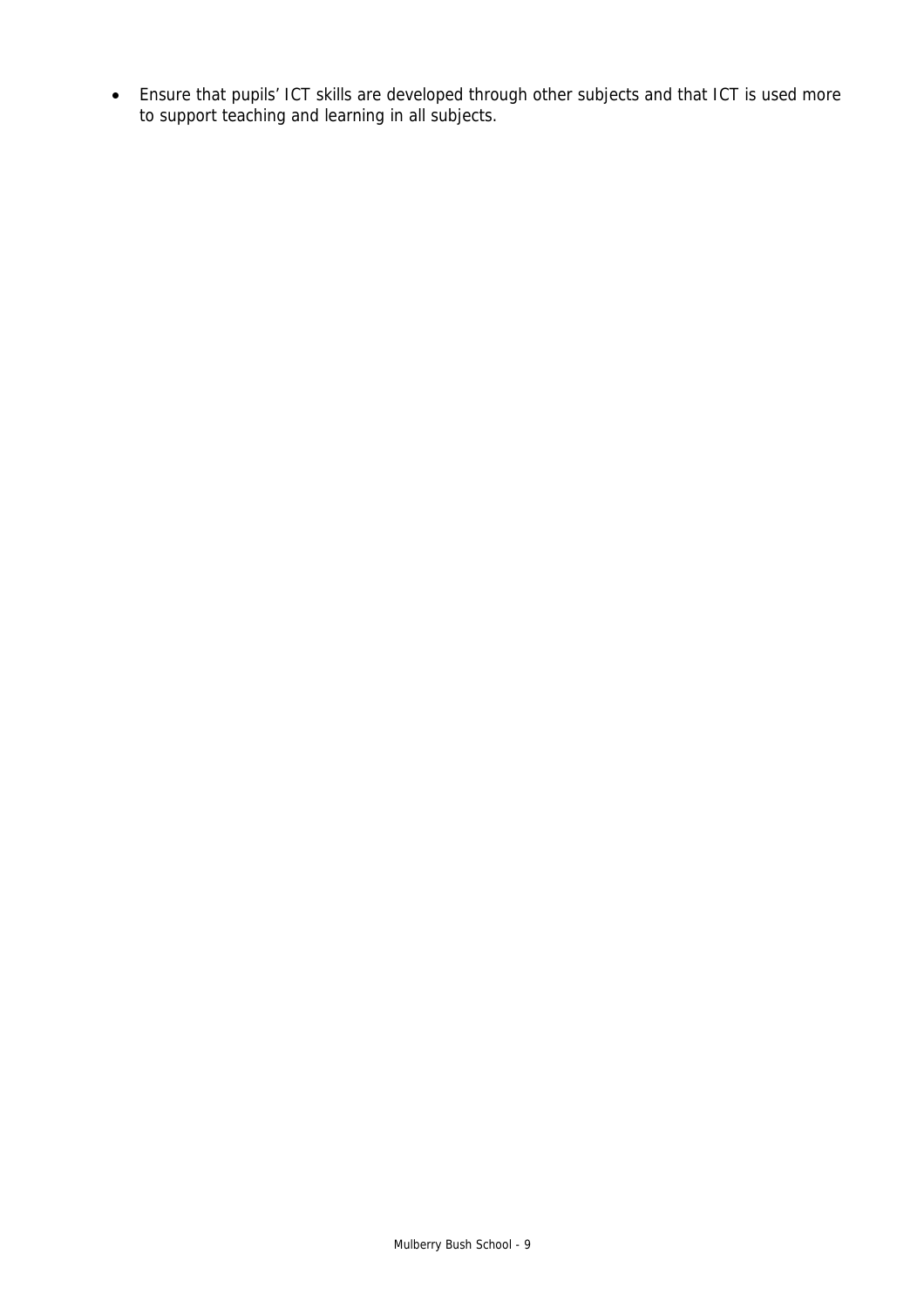# **PART B: COMMENTARY ON THE INSPECTION FINDINGS**

# **STANDARDS ACHIEVED BY PUPILS**

# **Standards achieved in areas of learning, subjects and courses**

Pupils' academic achievements are good. Standards in all subjects are below what they should be for the pupils' ages, although for some individual pupils across the school these are nearer to those expected (and sometimes above) for the pupils' ages. However, given the considerable strides made in their personal development and the low starting points of many pupils, the standards pupils achieve overall are very good.

## **Main strengths and weaknesses**

- The school's climate for learning very strongly promotes achievement; staff value pupils' efforts considerably and this spurs them on to work very hard and to want to achieve highly.
- Pupils' achievements are high as a result of the very good attention to their personal learning needs and the high quality support they receive.
- All pupils achieve similarly; lower-attaining pupils and those with additional needs get considerable support, which aids their achievement.
- Achievement in English, religious education and in the taught programme of PSHE is very good; it is good in mathematics, science, ICT, art and design and design and technology.

- 1. The school's climate for learning is excellent and fully supports pupils' personal and academic achievement. The way the wide range of staff work so closely together to assess, review and meet pupils' needs results in them gaining an excellent knowledge of the pupils' needs and especially of their personal, social and emotional needs. This means that pupils who previously were often antagonistic to learning, leave with attitudes and skills that form a real foundation for later achievement. The excellent teamwork results in pupil plans (the individual target setting records) which are highly specific and which optimise the efforts of the staff; these ensure that pupils make the best progress.
- 2. Good teaching that has very good features leads to strong and often very strong learning. The broad range of learning opportunities in lessons and the excellent 24 hour curriculum mean that pupils' achieve their very best. The average percentage of pupils retuning to mainstream school and living at home is 33 per cent. This is a high percentage given the severity of pupils' needs. The remainder of pupils transfer to special schools or to other residential settings; they too have achieved very well in relation to their starting points and, although not attending mainstream school, have improved significantly in their ability to deal with life and work among others.
- 3. The very good programme for PSHE has a major influence on pupils' personal development, and together with the 24 hour curriculum, results in very high levels of personal achievement. All pupils enter the school with significantly low self-esteem and severe emotional and behavioural difficulties and have achieved little academically owing to the complexities of their behavioural difficulties. For many, their limited educational progress has exacerbated their emotional difficulties. In addition, many pupils have considerable gaps in their knowledge because of their absence from their previous schools. The celebration of the pupils' efforts, the way personal achievement is praised and rewarded and the very effective way pupils are taught to communicate and behave enable them to value their own efforts and achievements and those of others. This results in pupils trying hard with their work and leads to 'success breeding success'. The school is particularly successful in giving pupils confidence in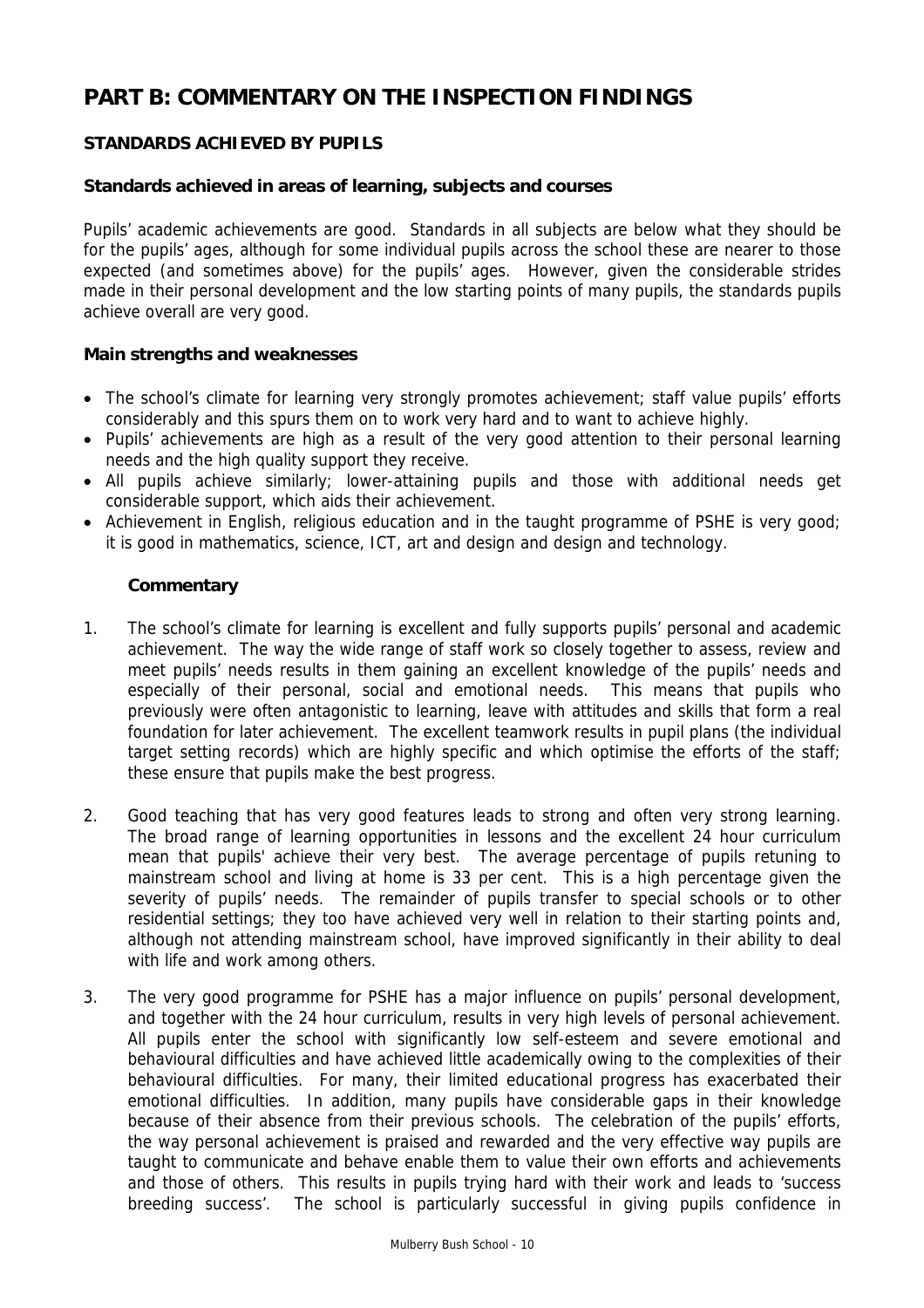expressing themselves and in working together with others. Often standards are below those attained by most pupils of a similar age. In some subjects such as science however, a few pupils attain levels that are in line with or above national expectations and these are reflected in the individual attainments of those pupils who are entered for the national tests in Year 6.

- 4. The good academic curriculum together with the excellent 24 hour curriculum provides a very wide range of challenging, stimulating activities that are underpinned by a very good knowledge of the pupils' needs. A high level of awareness of the needs of pupils among staff, and the ways in which their engagement in activities can be encouraged, results in programmes that are very well tailored to their needs. The very strong partnership with the wide range of support staff, residential staff, therapy team, family and educational psychologist support pupils' achievements very well. The support for such pupils has improved well since the last inspection and provision overall has been strengthened.
- 5. Planning for pupils' many and varied needs is now at the forefront of members of staff's minds. Improvement since the last inspection has been good. The close liaison between teachers and the additional special educational needs co-ordinator results in targets which are fully taken account of in lessons and known by pupils. Very good attention is given to pupils' literacy and numeracy needs. Teaching assistants are used very well in class and for support on an individual basis. They know the pupils' needs very well and carry forward strategies that they learned and developed in training to working with pupils in lessons.
- 6. Through the well planned use and appropriate adaptation of the National Strategies for literacy and numeracy pupils are taught reading, writing and mental and oral skills in a systematic way. The school is exceptionally good at turning around pupils' attitudes to literacy, often a major stumbling block in their previous schools. Pupils know that their teachers have high expectations of them, but rise to them because they know the teachers will support them to make progress. All children who are two years or more behind their chronological age in English and mathematics have specific literacy and numeracy targets that they are working towards and know well. They are very keen to improve their English skills because they know that this will help them in all other aspects of their work and life. Pupils make very good progress from their starting points in all aspects of English, and particularly so in reading. There is a significant transformation for many children, previously disenchanted with school work and their own capabilities. Similarly, the very good teaching in ICT helps pupils believe in themselves and this is a key factor in the recent very good progress they make. In religious education, their high level of achievement is because the staff's approach means that pupils' interest and attention is considerably engaged through stories and artefacts. Interesting and lively teaching, a carefully thought out programme and some good resources and artefacts all make a significant contribution.

## **Pupils' attitudes, values and other personal qualities**

Attendance is very good and punctuality is satisfactory. Pupils' attitudes are good and their behaviour is very good. The pupils' spiritual, moral, social and cultural development is very good.

## **Main strengths and weaknesses**

- The opportunities given to pupils to develop their self-knowledge and spiritual awareness are excellent.
- The school works very well with parents and carers to promote very good attendance.
- The school has very high expectations for pupils' behaviour and uses very good and effective methods which produce very good improvement in pupils' behaviour.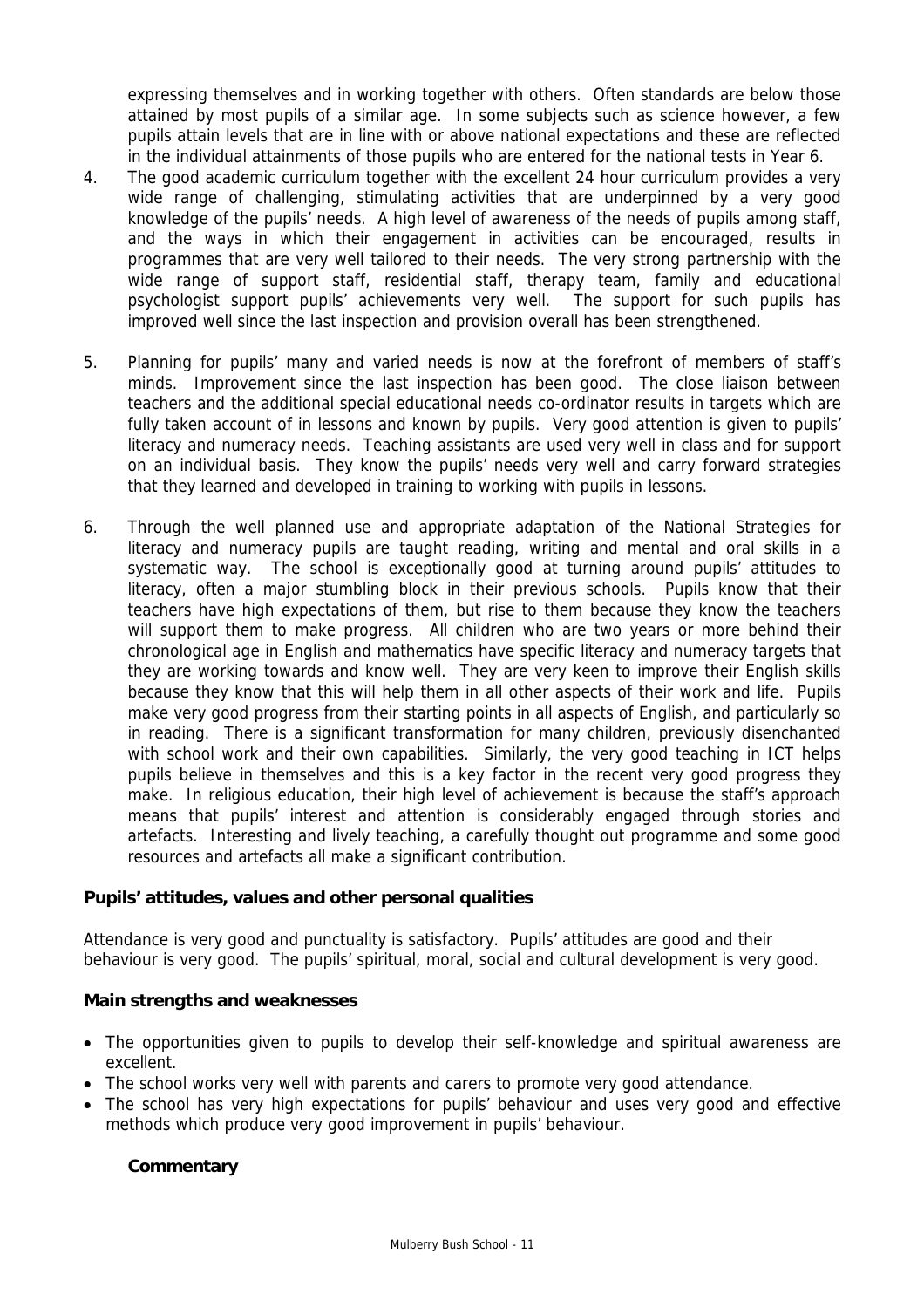- 7. The family team work closely with parents and carers to ensure that pupils attend at the start of term and after visits home. Extensive arrangements are made by the school to collect pupils from a variety of points as far away as Birmingham.
- 8. Pupils achieve excellently in their personal development and the school fulfils what it sets out to do in the considerably challenging aims set out in its mission statement. This has a significant impact of their willingness to learn and is one of the reasons why their academic achievement is good. The school works effectively to develop pupils' desire for success. It celebrates their achievements and, as a result, their attitudes to work and to school show consistent improvement. In class and around the school every opportunity is taken to interest pupils in learning. In one residential house at supper-time an adult had children enthralled by a game of spelling and addition imaginatively undertaken with pupils acting as secret agents working out the password to leave the dining room. Pupils' successes, however small, are celebrated and their self-esteem and confidence builds as a result.
- 9. The school sets high expectations for pupils' behaviour and has a variety of strategies to achieve them. Newer pupils often find the transition from the houses to school very difficult and can exhibit quite challenging behaviour. To minimise this they have breakfast in class groups rather than in the house and they are brought over in small numbers so that the extent of the transition is reduced and the working day starts calmly. Teaching and care staff apply the same standards throughout the school and these are applied sensitively but firmly. As a result, pupils' behaviour shows clear progression as they move through the school. Those in the final year are often polite, well behaved and willing to take on responsibilities. The system of rewards and sanctions is well understood by pupils and the weekly award of certificates for improvement and good work are greeted with real enthusiasm.
- 10. Pupils' development of self-knowledge and spiritual awareness is excellent. The therapeutic support pupils receive focuses on pupils' knowledge of themselves and their relationships with others. Throughout the day, in lessons and in residence, pupils are asked to reflect quietly on their feelings and the results of their actions. When they return to their houses at the end of the day the whole group discuss the successes and difficulties they have encountered. As a result, they learn the principles of right and wrong and how these apply to their lives in a community. They are constantly encouraged to consider how they should respect the feelings and beliefs of others. Racism is understood to be unacceptable. The school council asked that they should attend meetings where a pupil has been involved in a racist incident to show that the other pupils will not accept racism.. Throughout the year the festivals of other religions are celebrated in school. During the inspection, a high quality assembly had pupils acting out the story of Diwali followed by an ex-member of staff in Indian national dress describing how the festival is celebrated in the home. Pupils marvelled at this and were engrossed in the activity, listening intently and in awe of the symbolism identified.

# **Attendance in the latest complete reporting year 2004 (%)**

| Authorised absence |     | Unauthorised absence |        |
|--------------------|-----|----------------------|--------|
| School data        | NA* | School data          | $NA^*$ |

The table gives the percentage of half days (sessions) missed through absence for the latest complete reporting year. \*Not applicable – non-maintained residential special schools are not required to submit data on daily attendance

# **QUALITY OF EDUCATION PROVIDED BY THE SCHOOL**

The quality of education provided by the school is very good. This is mainly because of the exceptional strengths in the care provided and the excellent support for pupils' needs. In addition, the contribution made by the '24 hour curriculum' (through the early morning, school day, evenings and weekends) very strongly supports pupils' learning and achievement. The very good links with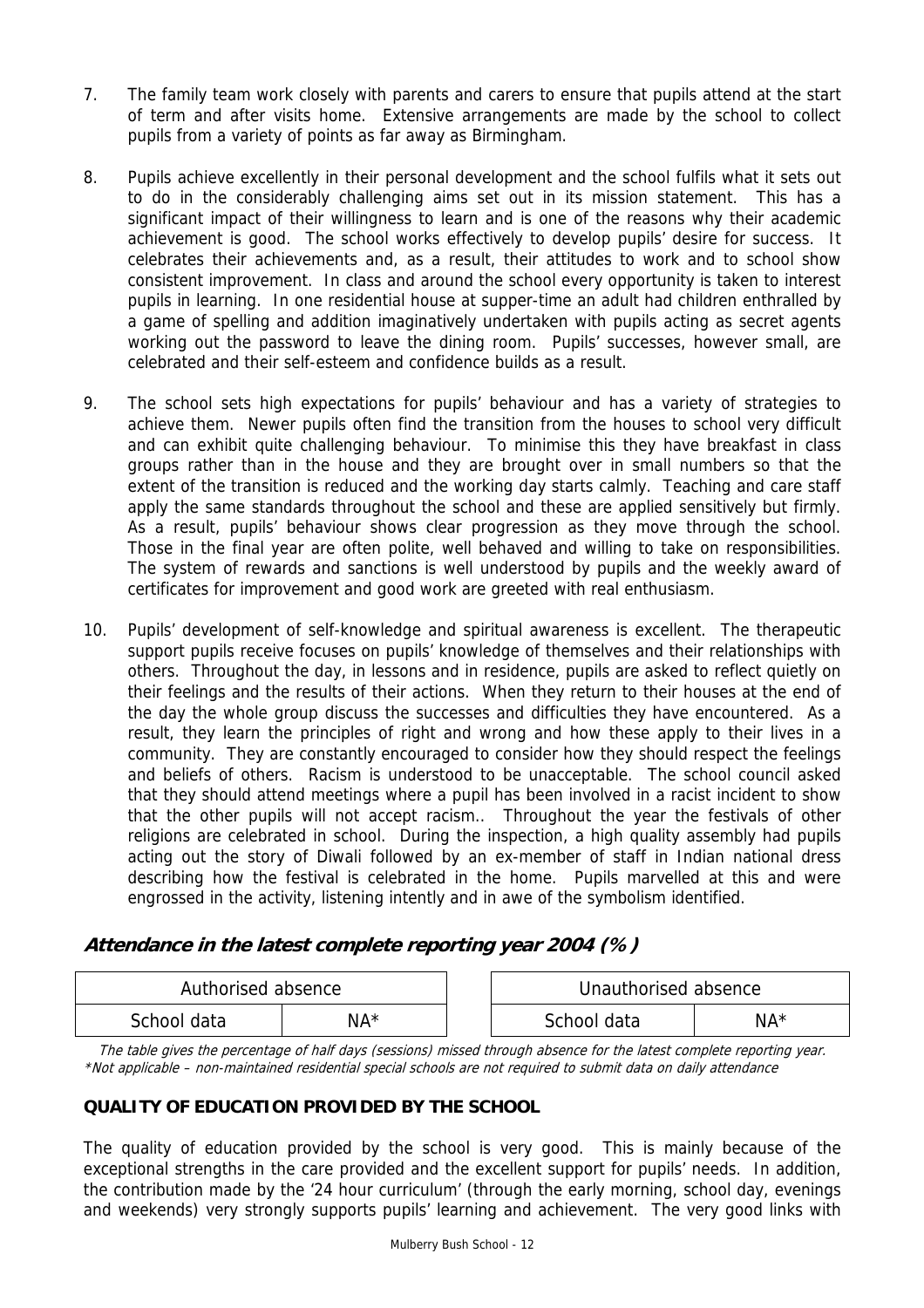parents and good links with the community very effectively contribute to the pupils' education and personal development. The quality of the teaching and learning is good and is supported by the good range of learning opportunities provided.

# **Teaching and learning**

The quality of teaching is good and has some very good features. Pupils learn well as a result. The assessment of the pupils' skills, knowledge and understanding and the progress they make is very good. The use of this assessment to respond to individual needs is also very good.

# **Main strengths and weaknesses**

- Through rigorous monitoring and evaluation of staff performance, teaching has improved and, staff constantly seek to improve their skills.
- Staff build pupils' self-esteem through highly interesting activities which are carefully planned so that pupils gain success.
- The considerable praise and encouragement given to pupils make them feel good about themselves and try harder with their work.
- Teachers' and assistants' excellent insistence on high standards of behaviour and high expectations generally leads to pupils maximising their learning and achieving very well.
- Teachers plan lessons very well with clear objectives which are shared with pupils.
- Teachers work hard to ensure that all pupils are included in lessons; they plan well for their particular needs and carefully consider the best ways in which they learn.
- Assessment procedures and the use of the information gained are very good; those in relation to pupils' personal, social and emotional development are excellent.
- Occasionally, changes of activity during lessons and between lessons, slow the pace, disrupt pupils' attention and result in a loss of focus on learning.

# **Commentary**

# **Summary of teaching observed during the inspection in 28 lessons**

| Excellent | Very good | Good | Satisfactory | Unsatisfactory | Poor | Very poor |
|-----------|-----------|------|--------------|----------------|------|-----------|
|           | . .       |      |              |                |      |           |

The table gives the number of lessons observed in each of the seven categories used to make judgements about lessons; figures in brackets show percentages where 30 or more lessons are seen.

- 11. The table above shows a significant improvement on the teaching seen in the last inspection with the proportions of good and very good teaching showing a marked increase. The school's monitoring and evaluation systems for teaching are strong and these and the performance management systems have resulted in improved teaching. Teachers reflect very well on how they can improve their teaching and their evaluation of lessons and pupils' learning leads to plans which are adjusted very carefully to meet pupils' needs.
- 12. Teaching is very good in English and ICT. Very good attention is given to the pupils' individual needs and especially to their literacy skills. Communication skills are very well taught. They are very well supported through work in other subjects, such as in PSHE, and the opportunities to speak in front of a large audience; for example, in role-play during assembly. The support they get gives them considerable confidence in reading and writing and markedly enhances their self-esteem. In ICT, the one-to-one support the teacher gives utilises his expert knowledge and the encouraging approach helps pupils believe in themselves and gives them the self-assurance to try things out, even though they might make mistakes. The skills they have developed mean that they are now able to rectify mistakes easily and they realise that ICT is a medium where changes to work can be easily undertaken. Teaching is good in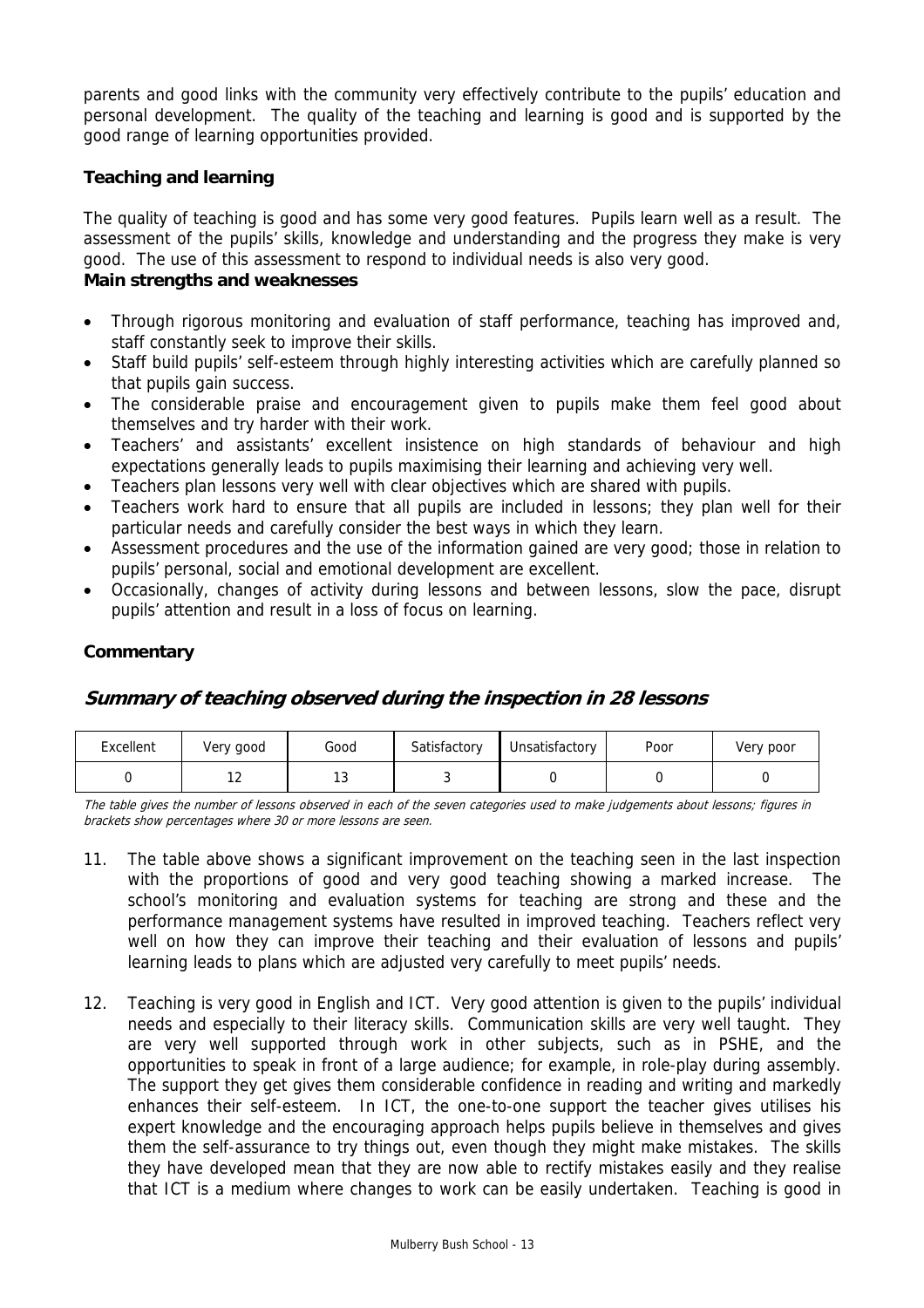mathematics, science, religious education and in the few lessons seen in the taught programme for PSHE.

- 13. Teachers have a very good knowledge of the subjects they teach and of the pupils' special educational needs. This helps them plan well for their individual needs and they take very good account of the targets set for pupils. Pupils are clear about what they are learning; objectives are shared with pupils and teachers ensure that activities are very well matched to the pupils' age and stage as well as their emotional and learning needs. The general planning for subjects that teachers work from usually provides only one objective per lesson; however, using their knowledge of pupils they plan effectively for the different groups. This ensures that pupils have work which is well matched to their needs and existing skills and, despite their severe emotional and behaviour difficulties that they learn effectively. Good attention is paid to pupils' differing styles of learning and lessons are reasonably well balanced with teachers using visual, auditory, and kinaesthetic approaches in their introductions and demonstrations. Teachers are beginning to make use of ICT to do this and an interactive whiteboard has been purchased. More boards are planned and there is a recognition that these can provide highly motivating starts to lessons, which can engage pupils sometimes more effectively than more traditional methods.
- 14. Together with the very committed teaching assistants, teachers manage pupils' behaviour excellently. Each class has its own individual reward system and pupils value this highly, working hard to gain points. Nevertheless, the way that pupils' behaviour is dealt with is very consistent across the school. Staff endeavour to calm pupils, talk with them about their difficulties, but remain firm in their resolve. They are highly sensitive to pupils' situations and any changes or stress they are going through; however, this is not accepted as an excuse for unacceptable behaviour. Sometimes, it is necessary to call upon external support and the staff from the Shifford support team work highly effectively to deal with difficult behaviour. They do this either by supporting pupils in class or calming pupils in their work area. Pupils, on the whole, are returned quickly to class to carry on with their work. As pupils progress through their emotional difficulties and become more mature, they begin to remove themselves from situations, take time out and return quickly. The school operates a system where pupils make up time after school time when they have been removed from class during the day. The net effect of all this, is that the time lost from learning for the individual pupils causing problems, those removed from class and the remaining pupils is considerably minimised.
- 15. The pace of lessons is often swift and activities are highly motivating and maintain pupils' interest. Sometimes, the different sections of the lesson are not always linked in such a way that ensures a smooth transition from one part to next. As a result, the pace slows and pupils become unsettled. Teachers quickly regain their interest and involvement but, nevertheless, if resources were organised in a different way or activities were designed to link from one part to the next more smoothly, then the time available for learning would be maximised. In addition, times for pupil transfer from school to residence and residence to school could be better timed and organised. Sometimes, residential staff collect pupils from the end of morning or day session at different times and this weakens the end of morning / day reflection / review period. These are potentially excellent sessions which seek to evaluate the pupils' performance over a period of time and include pupil self-assessment. In one such example, a considerably calm atmosphere had been created and sensitive self- review discussions were taking place. Pupils were thinking clearly how they could do things better and were concentrating superbly, taking turns and listening very carefully to others. However, the mood of the session and the pupils' concentration was spoiled when residential staff came into lessons to collect pupils one by one and some even held conversation with pupils while the teacher was continuing to direct the session.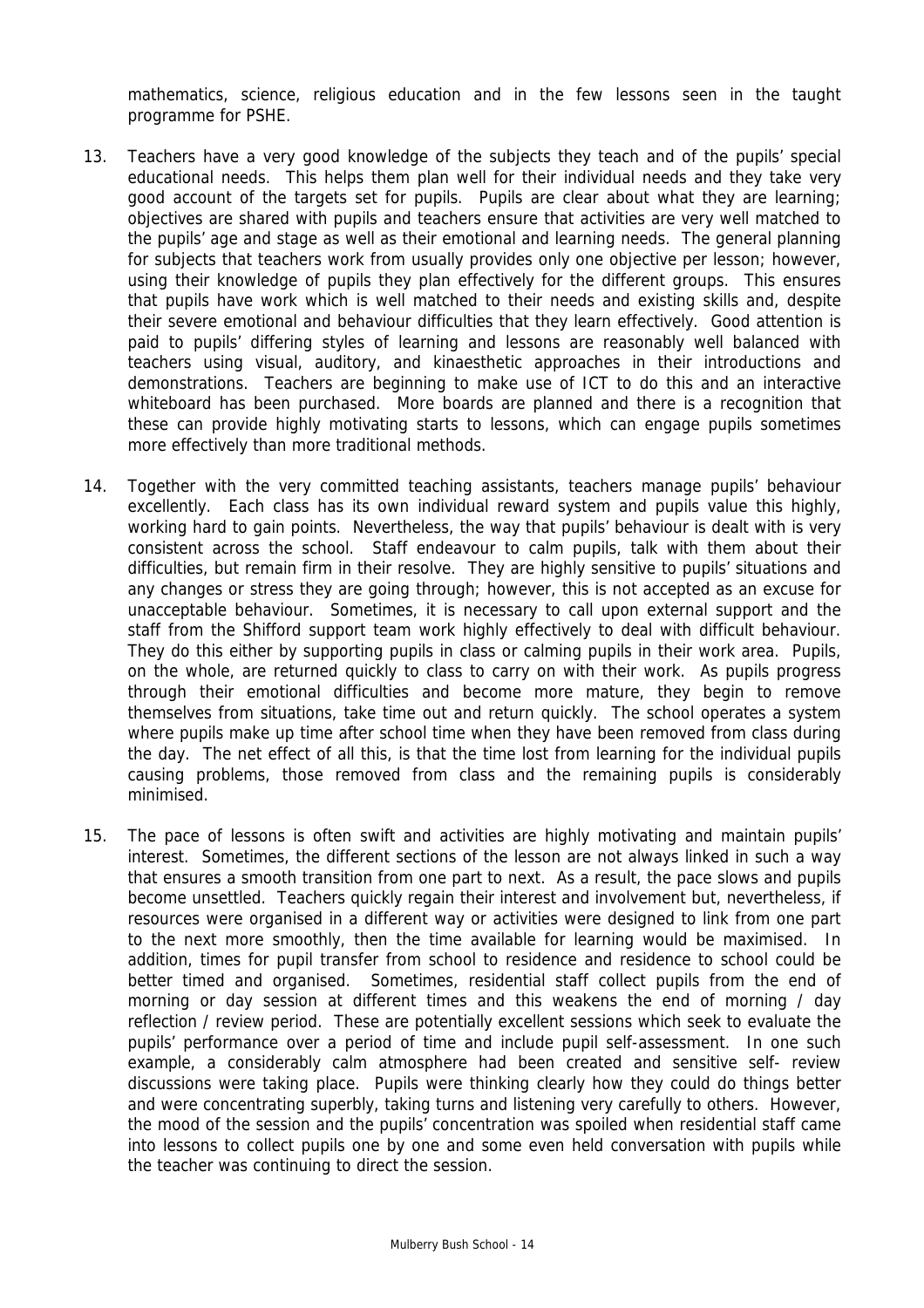- 16. Assessment procedures have improved well since the last inspection. There are now effective procedures for reviewing and monitoring pupils' progress in all subjects. These are very effective in relation to target setting for the school and for individuals. In subjects such as English, numeracy and ICT very strong baseline measures are taken when pupils enter the school. This ensures that those who have particular needs in these areas have targeted support in the form of a basic skills plan that addresses these needs. Parents and carers and all other staff including residential staff are very well involved in supporting these and all pupils' literacy, numeracy and IEP targets. Assessment in English and mathematics is very good overall. Regular case reviews and day-to-day observations mean that any difficulties are picked up very early and responded to. Assessment in other subjects is good, although in some subjects such as science, the criteria used to distinguish the 'sub levels' (the differentiated performance criteria – P scales) of National Curriculum assessments are not always used. This would make target setting and evaluation of progress more meaningful for some pupils and the tracking of progress even finer.
- 17. Teachers have a very strong understanding of what pupils know and understand and can do, particularly in relation to their literacy and numeracy skills, their personal, social and emotional development and specific special educational needs. Good profiles of pupils' work have been built up and those in relation to their personal skills and development are excellent. There is an exceptional system of internal and external case conferences that ensures that pupils' progress in relation to their particular difficulties is comprehensively reviewed. These discussions result in highly effective practice being developed to meet their needs. The assessments provided for these in terms of formal assessments, observational records and ongoing records are very good and very strong reports are provided by all teams. These ensure pupils' needs are met very well and support their progress in all aspects of their development and learning. The targets and plans that arise from these, including the IEPs ensure everyone is clear about what is now being prioritised for a child and what will happen next. Pupils and carers/ parents are involved well in this.

# **The curriculum**

Overall the curriculum provision is very good and this is an improvement since the last inspection. The 24 hour nature of the school's provision means that the opportunities to support pupils' personal and academic development are very good overall. It also ensures that the opportunities provided to enrich pupils' learning further are also very good. The school provides a broad range of academic learning opportunities which are well planned to meet the diverse and complex needs of the pupils. The quality of the accommodation is generally good and improving, while resources to meet the needs of pupils are also good.

## **Main strengths and weaknesses**

- The academic curriculum is broad and balanced, contains the National Curriculum and reflects well the aims of the school.
- The number, experience and expertise of all staff to meet the wide and complex needs of pupils are very good resulting in the school providing very good learning opportunities for pupils.
- The excellent provision for supporting pupils' personal development has a significant impact on their development.
- Curriculum development is good with the introduction of new policies and an increasing role for subject co-ordinators since the last inspection.

# **Commentary**

18. The school provides a rich and relevant curriculum which motivates pupils and enables them to take full advantage of the learning opportunities presented during the school day and outside lessons. The pupils are taught all subjects of the National Curriculum together with religious education and personal, social and health education. It develops in pupils an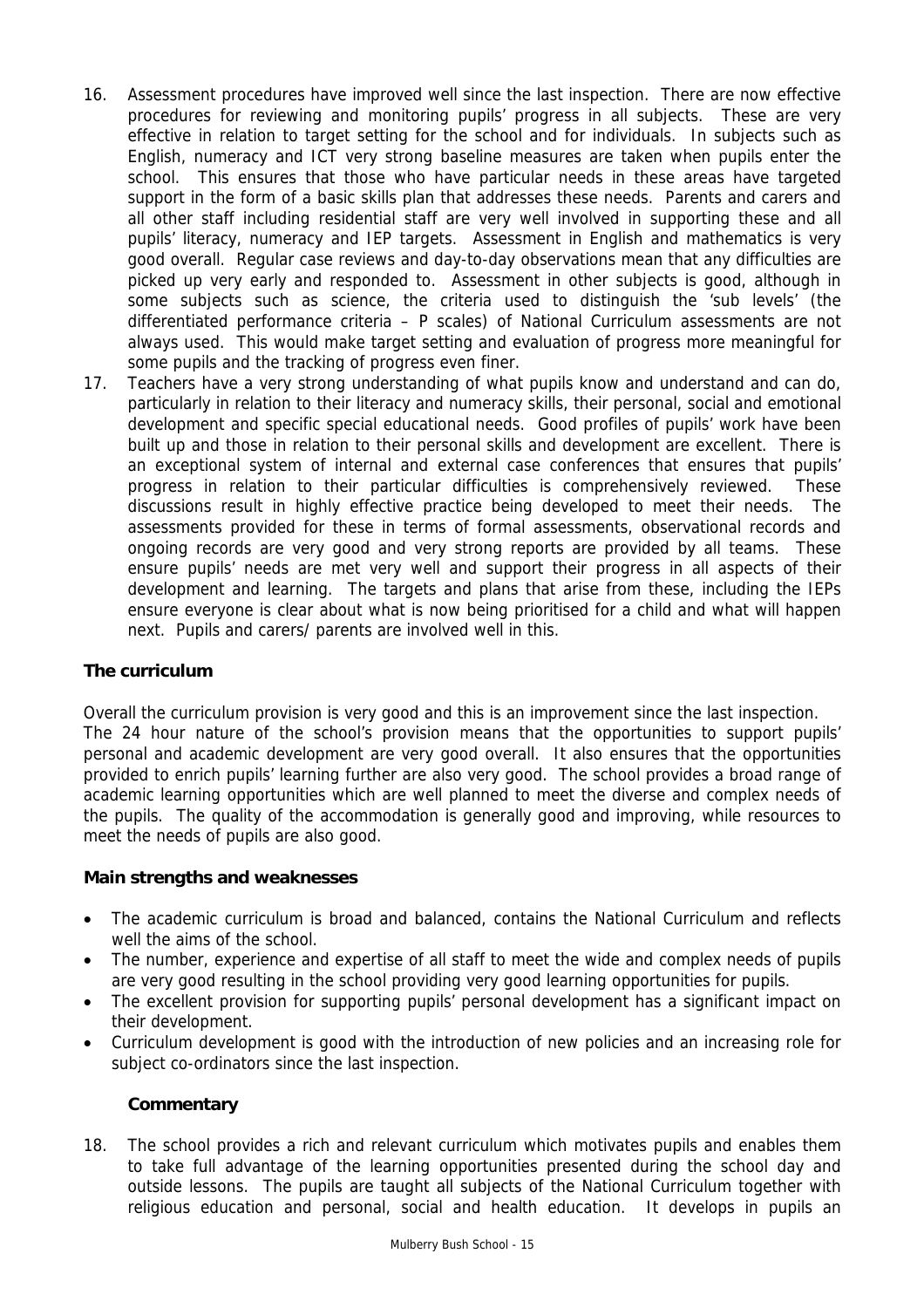eagerness to learn and ensures their special educational needs are comprehensively met. Consequently, pupils have access to the full curriculum which meets their needs. The school constantly reviews and modifies pupils' targets in the light of their educational and social progress and plans and adapts its curricular opportunities to maximise learning. There are good medium-term plans in place now for all subjects and, although some subjects such as humanities and religious education are taught on a modular basis, a topic based approach ensures that skills linked to these are built on and considered throughout the year. There is a distinct curriculum cycle which is monitored carefully to ensure that as pupils change groups their curricular experiences are built on well.

- 19. The curriculum is socially inclusive with very good extra-curricular activities that enable pupils to enrich their experience beyond lessons. The curriculum is further enhanced by contributions from individuals and groups outside the school. The curriculum is well integrated and is adapted well by staff to take account of pupils' individual needs and targets identified in individual education plans. Pupils achieve very well in relation to these, as a consequence. The curriculum is further enhanced and supported by visits to or from a raft of linked professionals such as the nurse, educational psychologists and the school's own therapeutic staff. Carefully thought-out practical activities and visits are provided to exemplify key concepts within subjects, such as world religions in religious education or rivers in geography, which both motivate pupils and enable each to understand at their different level.
- 20. The provision for pupils' additional special educational needs is strong, particularly in relation to support for pupils' additional literacy and numeracy difficulties, where it is very strong. All pupils arrive with severe emotional difficulties and some require individual therapeutic support. This sometimes necessitates that individuals are withdrawn from lessons. Occasionally, the arrangements mean that pupils sometimes miss the same lessons each week.
- 21. The school's provision for pupils' personal, social and health development is a significant strength of the school. This excellent provision results in the very good relationships within the whole of the school community. It is much wider than the very good planned, taught educational programme for PSHE and embodies all that is done in therapy, in residence and with the family team. Pupils respond very well to the positive and nurturing atmosphere of the school which allows them to develop confidence and self-worth and to become happier and more assured. The work of the school council enhances pupils' self-esteem enabling them to understand that they can become contributors to the community by debating school issues in a democratic forum.
- 22. The school has strong links with the local community and encourages visits such as adults from other cultures, for example, at Diwali and Hanukkah. This is further enhanced by the school's participation in visits and outdoor education, for example, the "outward bound" trip to Rhos-y-Gwaliau.
- 23. The staffing is very good. The match between the numbers, qualifications and experience of teachers to the needs of the pupils and the National Curriculum is very good and they provide pupils with very good learning opportunities and experiences. The teachers are well supported by other staff who are both very experienced and well trained. A very effective programme of continuing professional development and a comprehensive induction programme for new staff enables all staff to improve their effectiveness.
- 24. The accommodation is well suited to meet the needs of the pupils and some parts of it, still under development, will provide very good facilities. However, at the time of the inspection not all the building work had been completed and accommodation for physical education, for example, remains unsatisfactory. Some classroom space is cramped and poorly ventilated and the library which is partially a teaching area, is a thoroughfare. The school has plans to re-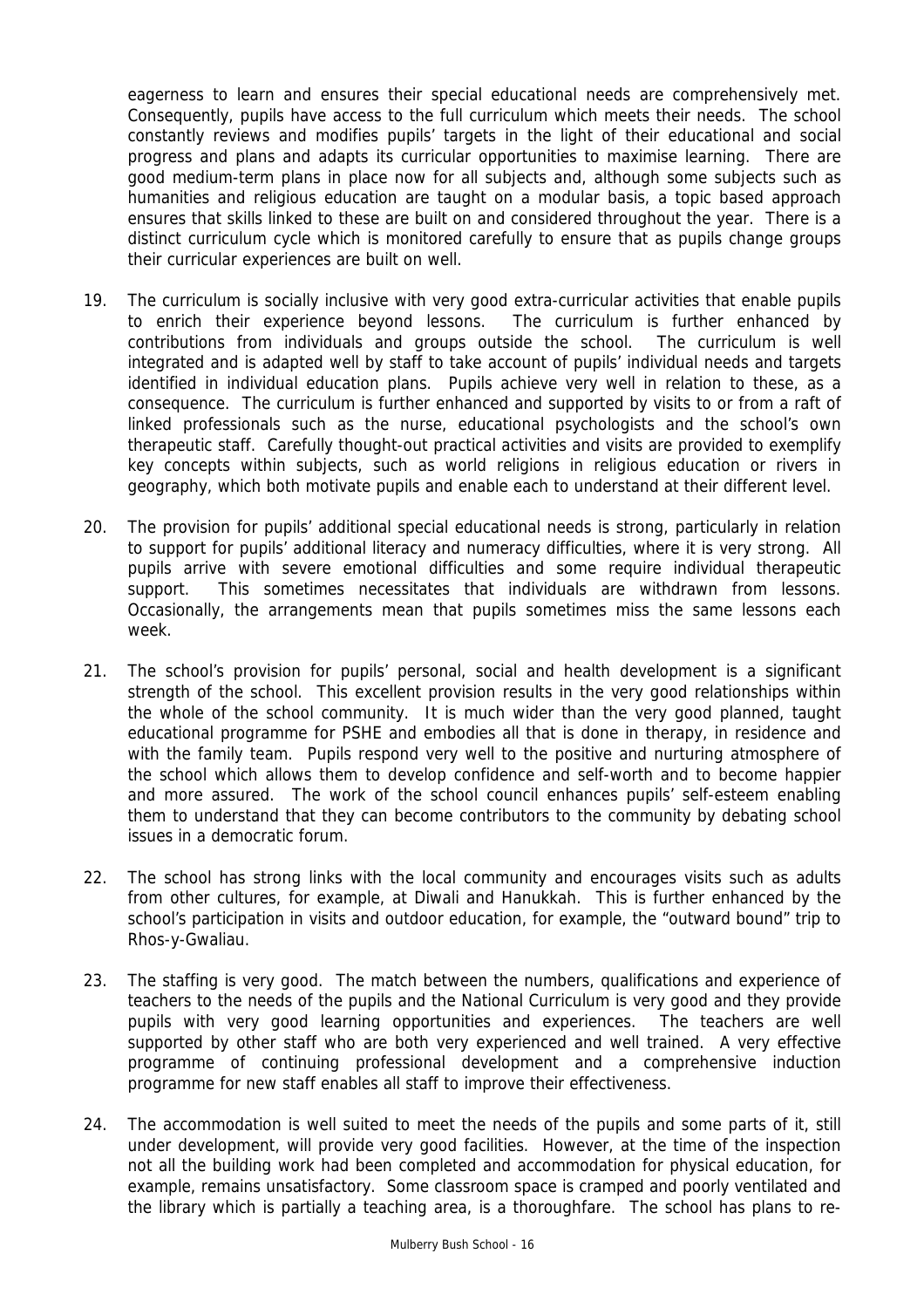organise the way adults move through the school once the sports hall is completed. The school uses outside facilities well to enhance teaching and learning; for example, the swimming pool at the local camp site and local playing fields and playgrounds supplement the schools' own provision. Resources are well matched to meet the needs of the National Curriculum, although some materials are well-used and more up-to-date equipment, such as ICT, could be incorporated in some subjects.

# **Care, guidance and support**

The care, welfare, health and safety are good overall. The school's provision of support, advice and guidance is excellent. The school seeks and acts upon pupils' views well.

## **Main strengths and weaknesses**

- Pupils receive excellent support and advice based on continuous monitoring and meticulous record keeping.
- Excellent trusting relationships exist between pupils and staff.
- Induction arrangements are excellent, ensuring pupils quickly settle into the school.
- There is an effective school council which represents pupils' views very well.
- **Commentary**
- 25. This is a school where the care of individual children is at the heart of everything that it does. The induction arrangements are excellent and greatly appreciated by all parents. A team from the school meets with social workers from the local authority concerned plus other professionals involved and this is followed by a home visit by the school's director who produces a detailed assessment. There are home visits by the family team and visits to the school by parents or carers. At their initial visit to the school the child is matched to an existing pupil who acts as a 'buddy'. On arrival there is a "Getting to know you" meeting when child and parent are supported to ensure that the introduction to the school is achieved with the minimum of stress. Daily staff meetings and a formal review at six weeks ensure that all aspects of the process are carefully implemented and monitored.
- 26. The school works very well to safeguard the welfare of pupils. Procedures to ensure that pupils work in a healthy and safe environment are satisfactory. Risk assessments are in place for most activities. These are not always formally in place for individual pupils, although the information in the pupils' individual record would inform staff of possible risks. In addition, a small number of other health and safety issues and related matters were discussed with the school.
- 27. Child protection procedures are excellent and fully in place with all teaching, care and support staff recently receiving training by an external consultant. There are thorough systems for the control of prescription medicines. There are detailed medical records which are immediately available in the case of an emergency. Systems for maintaining the buildings are very good with most repairs done quickly by the school's own maintenance team.
- 28. From induction to transfer the school monitors carefully and thoughtfully every aspect of a child's life in school and any factor outside school which might affect them. Regular daily meetings between care and teaching staff build on the quick briefings whenever a child passes between various staff during the school day or in the residential houses. As a result, staff have a highly detailed picture of each child and the issues affecting them and this informs the timely and practical support and advice given to pupils. Strategies for dealing with inappropriate behaviour are constantly reviewed, often with the help of a consultant psychotherapist. The consistent approach and underlying care result in exceptional trusting relationships being developed between pupils and both care and teaching and support staff. In a very small number of instances, where pupils have delayed speech and language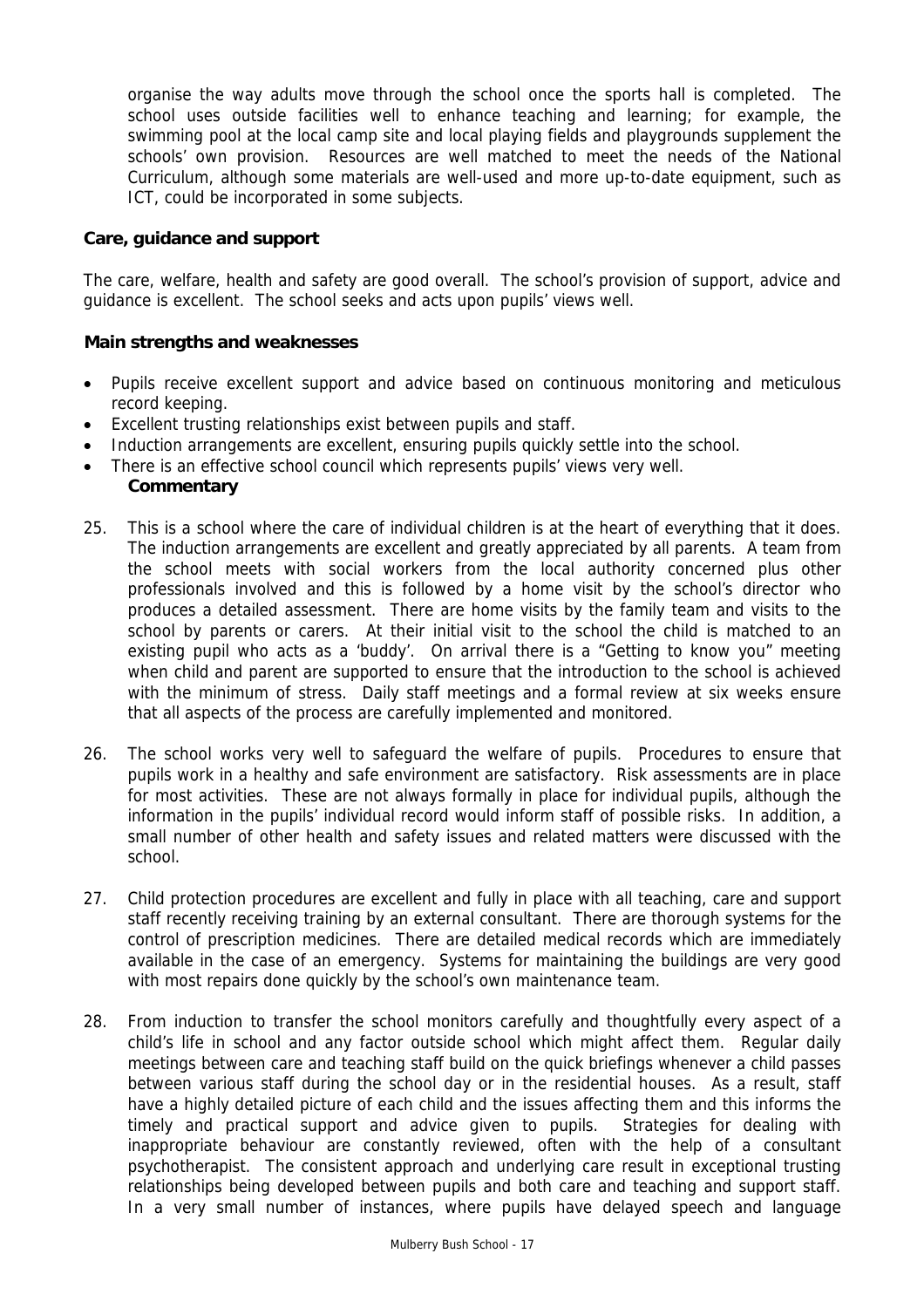development there is limited speech and language support available to support their needs. However, the school works well with local health trust provision where this is available.

29. The views of pupils are constantly sought by the staff dealing with them and at the end of every session they are asked to reflect on their achievements and anything that caused a problem. The school council is drawn from pupils in their last year. During the inspection they spoke enthusiastically about their roles in the group. They were proud of the responsibility placed upon them and were clear on the need to represent the views of the whole school. The felt 'listened to' and felt they had a 'say' in the running of the school.

#### **Partnership with parents, other schools and the community**

The school has very good links with parents and carers. There are very good links with the local community which greatly extend the opportunities for pupils. The school has good links with other schools, particularly the Dunmore Primary School, enabling pupils to experience mainstream education.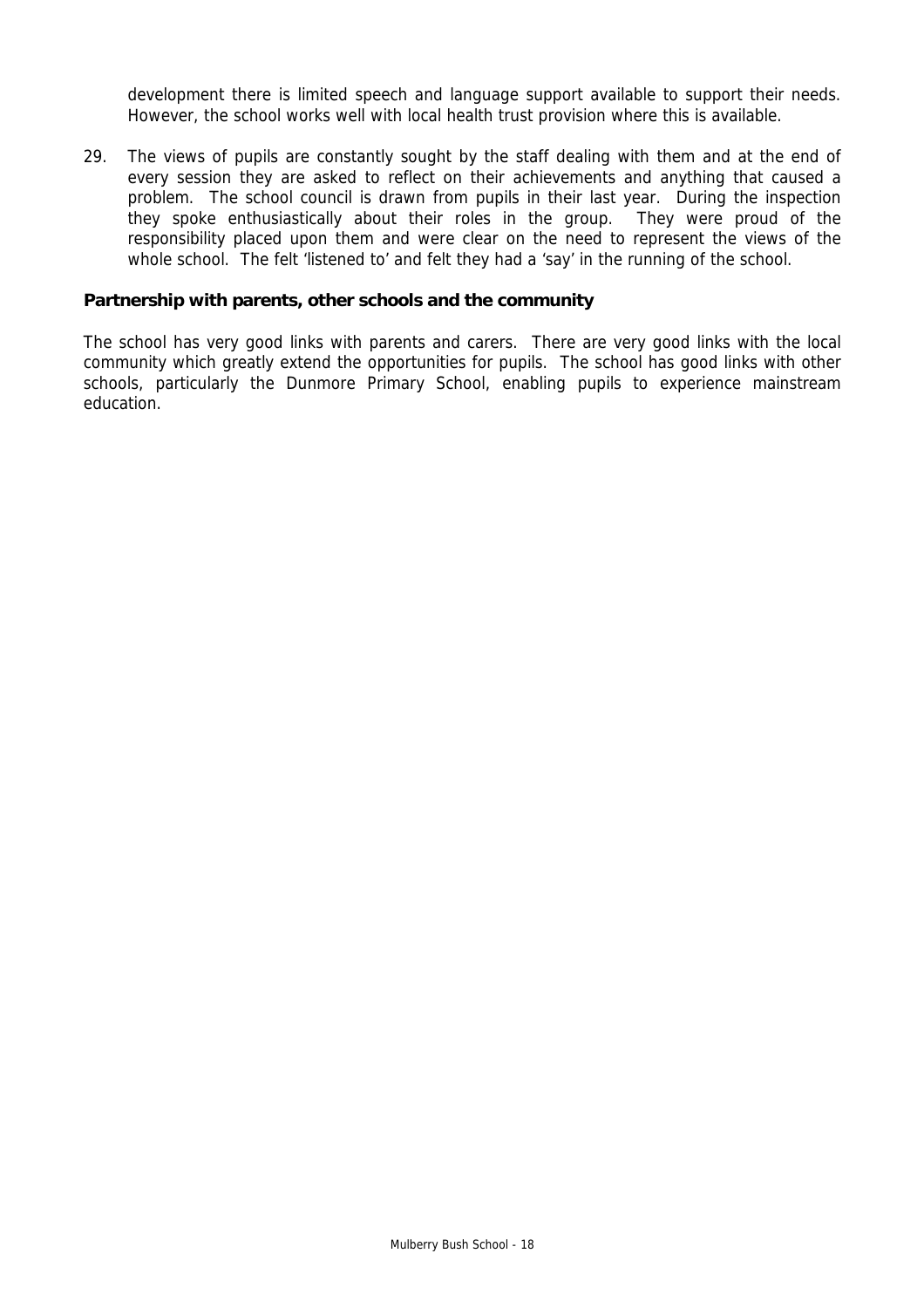## **Main strengths and weaknesses**

- Very good links are maintained with parents and carers by a dedicated family team.
- The very good links with the local community greatly extend their learning and social development.
- The school works very well with parents, local authorities and parents to ensure pupils' smooth transfer their next phase of education.
- Pupils' academic and personal development is greatly enhanced by the very good link with a local mainstream primary school.

- 30. The partnership with parents and carers is very good. The school works closely with parents and carers through a dedicated family team. The team maintains regular contact with parents and carers throughout a child's stay at the school and in many cases for six months after the child has left. Home visits, no matter where pupils live in the country, are made before entry and then at least once a term. This provides a wealth of information for the school and substantial support to the parents. This greatly helps parents and foster parents support pupils' learning during holiday breaks spent at home. As a result, all those who replied to the inspection parent survey stated that they were comfortable about approaching the school about any problem and that their views were sought and acted upon. Any problems are, therefore, quickly and effectively dealt with.
- 31. General information that parents receive is good, although the quality of reports about pupils' progress is of very high quality. These documents provide parents with a very thorough analysis of their child's strength and weaknesses and areas for improvement. Parents receive good annual reports which provide a broad picture of their child's progress. In addition, they receive copies of the annual pupil review document which, although intended for a wider audience, gives an exceptionally high level of detail covering all aspects of academic and personal development. The family team are then available to discuss any questions with parents. A newsletter is produced each term which gives a picture of life in each of the houses in a friendly magazine format. The school's website is attractive and highly informative.
- 32. Links with the community are very strong and the school makes great efforts to be seen as part of the village within which it is situated. The links with the community have a significant impact on pupils' social and cultural development. The local caravan site provides its indoor swimming pool for the school to use. Pupils' experience and social development are greatly enhanced by their involvement in a wide variety of local youth groups and clubs such as gymnastics and Sea Scouts, Brownies and Guides. Pupils regularly visit the local shop and the village park. Each year the school hosts an open day for local people. They are also invited to attend the school's firework display when pupils act as hosts. There are close links with the local church where major services such as Christmas are celebrated. The vicar also visits the school to take part in services and lessons and to provide support to the staff. The local police officer has lunch with a group every two weeks and takes an after school club every week.
- 33. At the time of transfer the school works very well with parents, local authorities, other schools and institutions across a very large geographical area. Detailed information is provided enabling those concerned to make informed decisions about the child's next stage of education. Throughout the school the aim is to get as many pupils as possible into mainstream education although other provisions are not seen as failure but different pathways for such disturbed pupils. The school also provides six months of further support after transfer.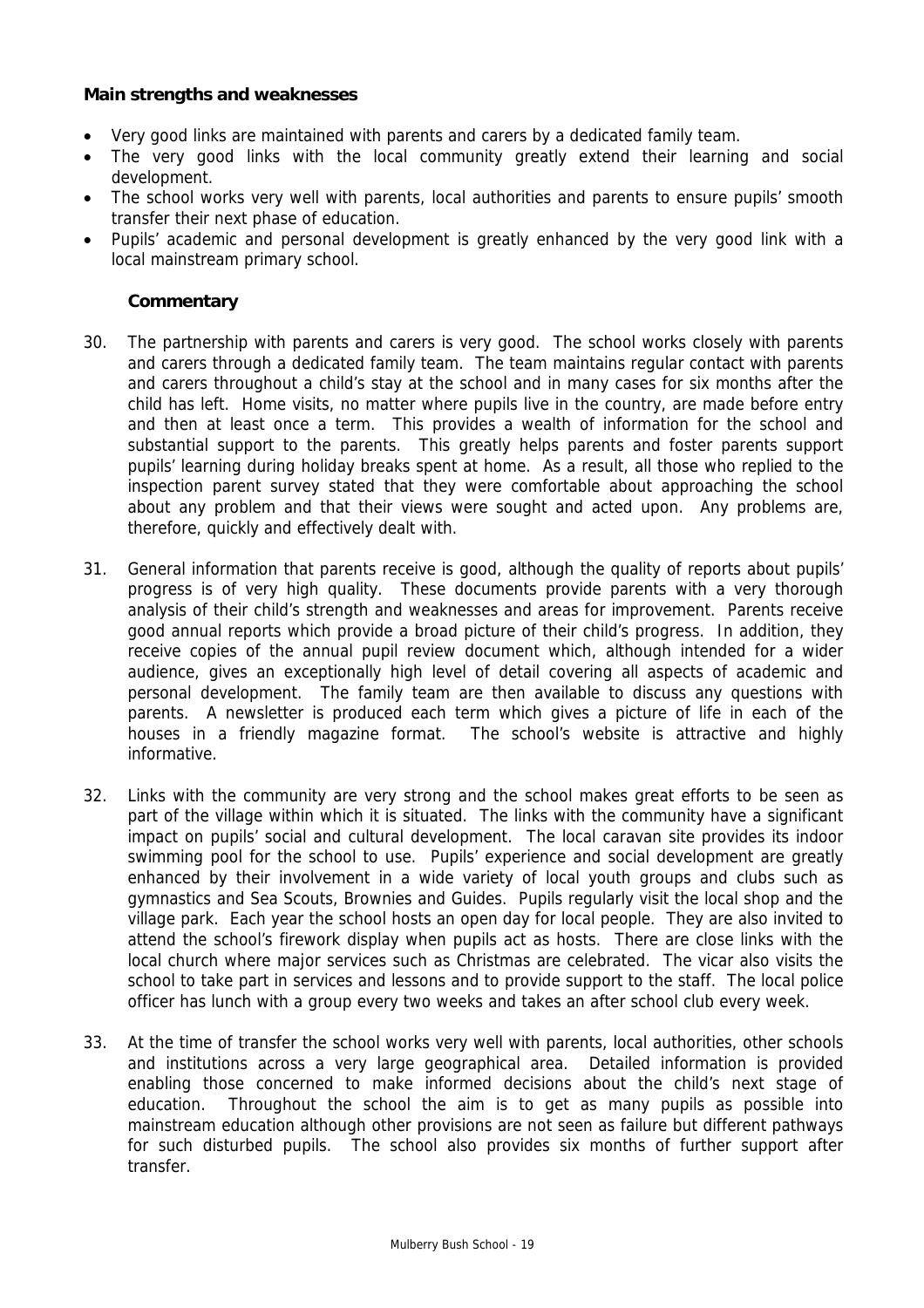34. Overall, the school has good links with other schools and colleges. There are links to local schools and to other similar schools across the country. There are international education links with the school seen as a source of knowledge and good practice. There is a very strong link with a local large state primary school. This enables pupils to attend mainstream lessons which greatly enhance their preparation for the subsequent stages of their education. Both schools use the contact as an opportunity for enhancing children's personal development.

# **LEADERSHIP AND MANAGEMENT**

The leadership and management of the school are very good. The director, headteacher and all senior managers provide very strong leadership and highly effective management. Together with the trustees they have a very clear, shared vision and very high aspirations for everything that the school does. The work of the trustees is very good. They fulfil their responsibilities and role very well and provide much valued support and insight into the school's work.

## **Main strengths and weaknesses**

- All aspects of the school's work are led and managed highly effectively and the headteacher and director oversee this very well indeed.
- Trustees are very supportive of the work of the school; they know its strengths very well and the challenges that it faces.
- The school is very strongly self-reflective; the various management teams, including the family team, residential and education teams constantly challenge themselves as to whether the provision for individuals and in general could be improved further.
- Leadership and management of the curriculum are good; subject leaders have an increasingly effective role in leading and managing their subjects.
- The opportunities for staff training are very good and there are very effective systems in place for teachers' performance management and staff appraisal.
- The school development plan is a strongly reflective document, and is underpinned very well by departmental and subject development planning, although, in some, timescales are unclear
- Financial management is very good; a very close watch is kept on the school's budget and the priorities identified in the development plan and business plan are thoughtfully costed.

- 35. This is a very well led and managed school in which senior managers and the trustees have created an excellent ethos. It is a highly complex organisation in which each department has its own senior management team which reviews, develops and manages its work very well. The overall management team includes the headteacher and the director who provide very strong leadership and a very clear vision as to the school's purpose and future. There is excellent liaison between the cross-departmental groups and a system of case conferences ensures very effective whole school policy making, revisions to practice and excellent coordination of care for the individual. There is a strong element of reflection at all levels, whether by an individual team at the end of the day or when teams meet to review behaviour management or individual cases. This reflection stems from a clear ethos of 'what can we do to help this child further, is there anything we are doing that is not helpful?' rather than one that centres solely on factors within the child. Improvement since the last inspection has been good.
- 36. Mulberry Bush's development planning mirrors this concern for the individual in both its detail and in broader issues. There is an overarching development plan which summarises whole school priorities. This is underpinned by very good detailed departmental development plans and plans related to whole school issues. Regular meetings of relevant groups ensure the plans are very well monitored. It is a highly effective system which, coupled with the performance management system, drives improvement at all levels and ensures staff are clear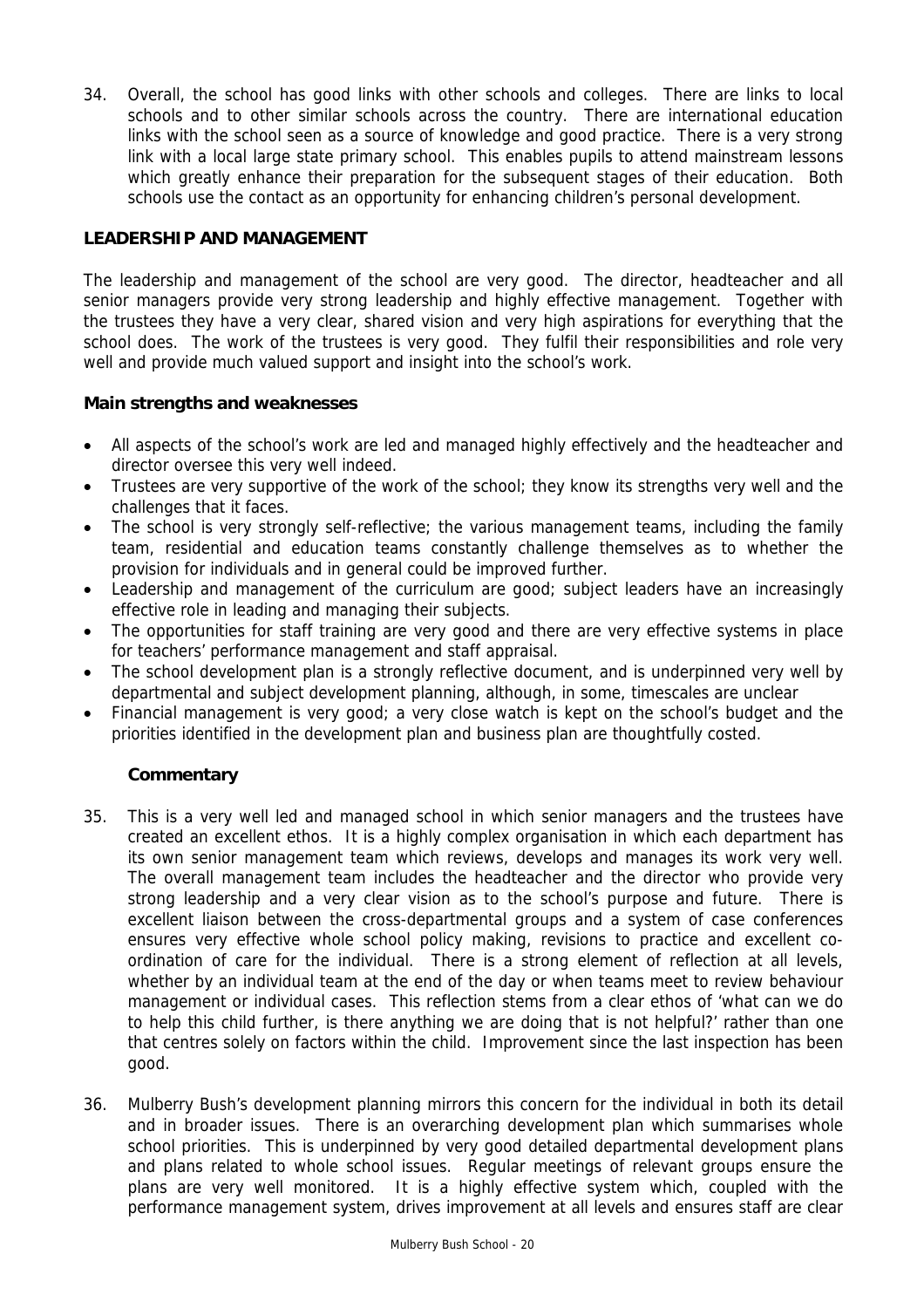about what the school has prioritised and wants them to do. Subject co-ordinators' roles have improved since the last inspection and all are now involved in monitoring their subject through planning and observation of teaching, although this is not fully implemented for subjects other than English, mathematics and science. Most keep good quality co-ordinator files and have clear development plans for their subjects, although these do not always show how the actions taken will improve standards in the subject

- 37. The trustees oversee the school's work very well. This is a very effective group which knows the school's work thoroughly. Trustees bring a very wide range of important expertise to the school which strengthen it further. Although they are not directly involved in school improvement planning until the final stages, the system of reporting, visits and informal discussions with senior management mean that they understand the school's strengths, what it is prioritising and how it is progressing towards its targets, very well indeed.
- 38. This is a school which supports its staff very well through training, excellent relationships, teamwork and therapy opportunities. Training builds staff confidence and expertise very well. Induction arrangements for new staff are excellent and all staff are clear as to their importance both in individual pupils' programmes and to the school.

## **Financial information**

# **Financial information for the year September 2003 to August 2004**

| Income and expenditure (£) |           | Balances (£)                           |           |
|----------------------------|-----------|----------------------------------------|-----------|
| Total income               | 2,937,566 | Balance from previous year             | $-39,484$ |
| Total expenditure          | 2,736,975 | Balance carried forward to the<br>next | 161,107   |
| Expenditure per pupil      | 88,290    |                                        |           |

39. Planning and management of finances are very good. The school is well placed to support its capital building projects and to resource and fund priorities for development each year. The amount spent on staffing and learning resources within the school is very high. New technologies and financial resources have been effectively used to the pupils' advantage. The trustees, director and headteacher ensure that finances are used prudently by effectively applying well the principles of challenge, comparison, consultation and competition. The school's income and expenditure are very carefully monitored with regular, detailed financial statements.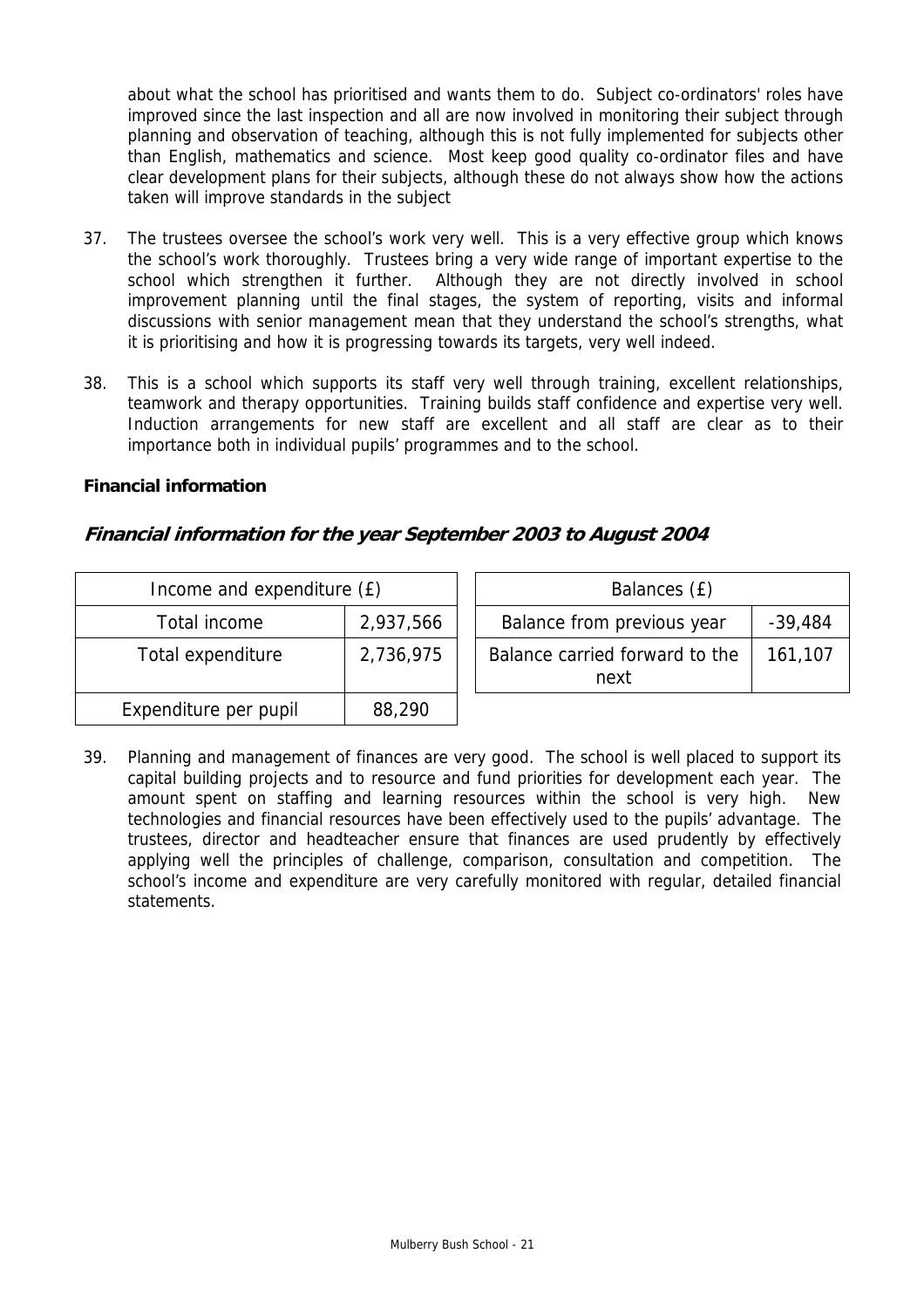# **PART C: THE QUALITY OF EDUCATION IN AREAS OF LEARNING, SUBJECTS**

# **SUBJECTS IN KEY STAGES 1 and 2**

# **ENGLISH**

Provision in English is **very good.**

#### **Main strengths and weaknesses**

- Pupils achieve well from their starting points, particularly in reading and in their attitudes to all aspects of their English.
- Assessment in English is very good and supports staff planning and teaching of work in ways very closely linked to pupils' particular needs.
- The recent introduction of a commercial reading, spelling and writing scheme has further strengthened the English curriculum and is already raising pupils' confidence and skills.
- Reading is very well supported in all subjects but more creative writing opportunities could be provided in some classes.
- ICT is used well to support teaching and learning in reading and spelling and for word processing; it is not used sufficiently to enable lower attainers in particular to be freer and more independent writers.

- 40. Pupils' achievements are very good because of the very good teaching and the very strong range of opportunities they have to learn. Since the last inspection, the provision has improved well. On entry to the school pupils' attainment in English is often low because of their learning difficulties and their patchy attendance previously. Some have very specific literacy difficulties. Pupils' skills are assessed carefully by the educational psychologist and a specific literacy plan put into place if necessary. These, and pupils' speaking and listening skills are supported very well by staff in the residences as well as in lessons. Very good dayto- day records are kept of pupils' responses to lessons and their reading and writing progress. Examples of pupils' work are regularly collected and their achievements analysed through the case conference system. The English co-ordinator monitors standards across the school very effectively. All this, and the way in which teachers plan mean that work is adapted well to pupils' needs, pupils know how they are doing and their progress is maximised.
- 41. Teaching and learning of reading are particularly strong and achievement is very good and sometimes exceptional in this area. Reading and spelling skills are very systematically built on and this has been strengthened through the adoption of a commercial scheme. Pupils enjoy the raps and some of the predictability of the routines very much. Computers are used very well to reinforce reading skills and spelling rules and to boost pupils' confidence. Many reading opportunities have been built into the day and all staff use these very well. Almost all pupils talked with say that they now enjoy reading and feel that they can now 'do' it. Some volunteer that their reading skills have really improved since they came to the school. A good range of stories and non-fiction material, including 'big books' are explored with the pupils who enjoy the many opportunities they are given to join in and discuss what is being read. By the time they leave the school, all pupils have made very good progress in reading from their starting points and some read fluently, with expression, and have skills that support their learning in other subjects very well. Most read simple texts fluently and a few write freely and confidently. However, although handwriting skills are well developed and progress in writing overall is good, the lowest attainers do not have sufficient access to different ways of using ICT for supporting their independent writing. They do, however, make good progress in their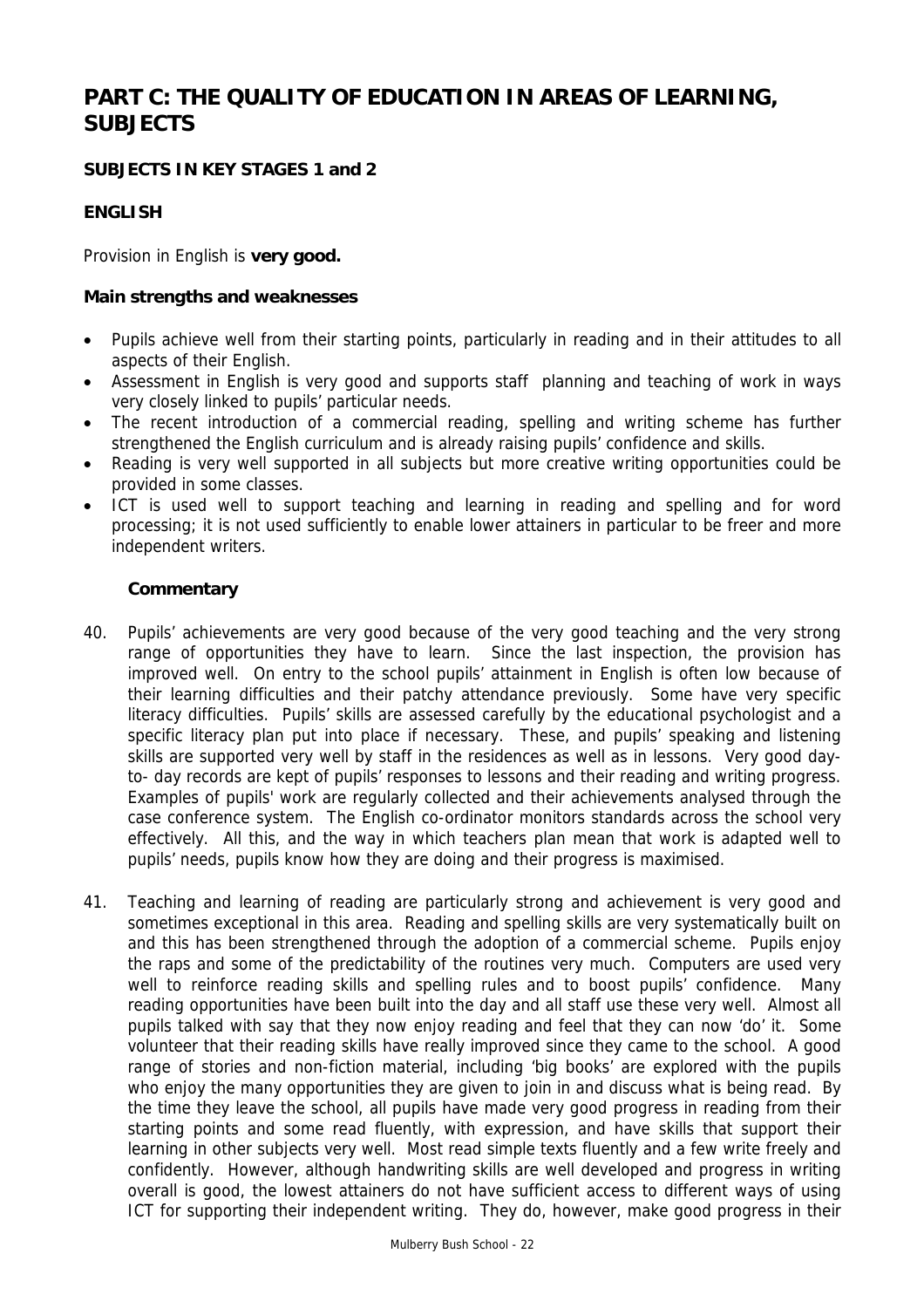spelling and in writing simple responses to questions or filling in missing words. Higher attainers write good accounts of stories they have heard and use simple dictionaries and thesauruses well.

- 42. Pupils make very good progress in their speaking and listening, in their self-expression and responsiveness to others' ideas. They listen increasingly carefully to their teachers and are keen to share their work. They generally take good care with its presentation. In line with their difficulties, some pupils find it hard initially to take others' ideas into account, but this improves over time. By the time they leave the school, most listen well to each other and take their listener's needs into account more effectively. They explain their work with confidence, using relevant vocabulary such as *thesaurus, dictionary, author* and *illustrator*. Others, who have more delayed speech and language skills on entering the school, make sound and often good progress and staff make good use of any speech and language therapy support to help meet their needs. However, this is limited and more pupils would benefit from such support.
- 43. Teaching and learning are very strong in English. Staff teams work very well together and all have had training in the new literacy approach. They plan very carefully to meet individual pupils' needs and present their lessons in lively and imaginative ways that engage pupils' interest. Work is adjusted very well to support the learning of the different groups and teaching assistants are used very well to achieve this. Teachers, themselves, are very good listeners and model this well to pupils. The school's points system motivates pupils very well. The focus on pupils asking themselves how well they have done and to give reasons for their responses helps them to monitor and carefully consider their own actions, both with regard to what they have learned in English but also in relation to their behaviour. Staff follow the structure of the literacy hour in varying ways but all components are addressed and objectives are shared well with pupils. Very good use of drama and role-play involves pupils further, and also reinforces key vocabulary and themes for them.
- 44. The leadership and management of the subject are very good. The co-ordinator has worked well with other staff to develop and secure the curriculum in individual classes, and now monitors teaching and supports medium-term planning well. A strong development plan is in place with a clear link to supporting and improving pupil achievement. Resources are good and new purchases and an increasing range of relevant software ensure that a range of ways are available to support teaching and learning. The school has, for example, recently acquired a range of software which it intends to use to support story telling/ writing and sequencing skills. Currently the library, although bright and well resourced is a thoroughfare and this inhibits its effectiveness as a teaching resource. However, staff do use it well, both for supporting interest in books and for small group work such as story telling. New building work will soon enable the library to be used more effectively

#### **Literacy across the curriculum**

45. Literacy and speaking and listening are supported very well in all aspects of the school's life, including the residences. Very strong opportunities are provided in subjects such as history, geography, religious education and science for pupils to record what they have done, to write simple accounts of what they have learned or to build up sentences. They make very good attempts, for example, to read from simple text books when asked to do so by their teachers. In a history lesson, very good support for research skills, for listening and for key vocabulary work was seen as pupils listened to and watched a video about ancient Egypt and jotted down key facts.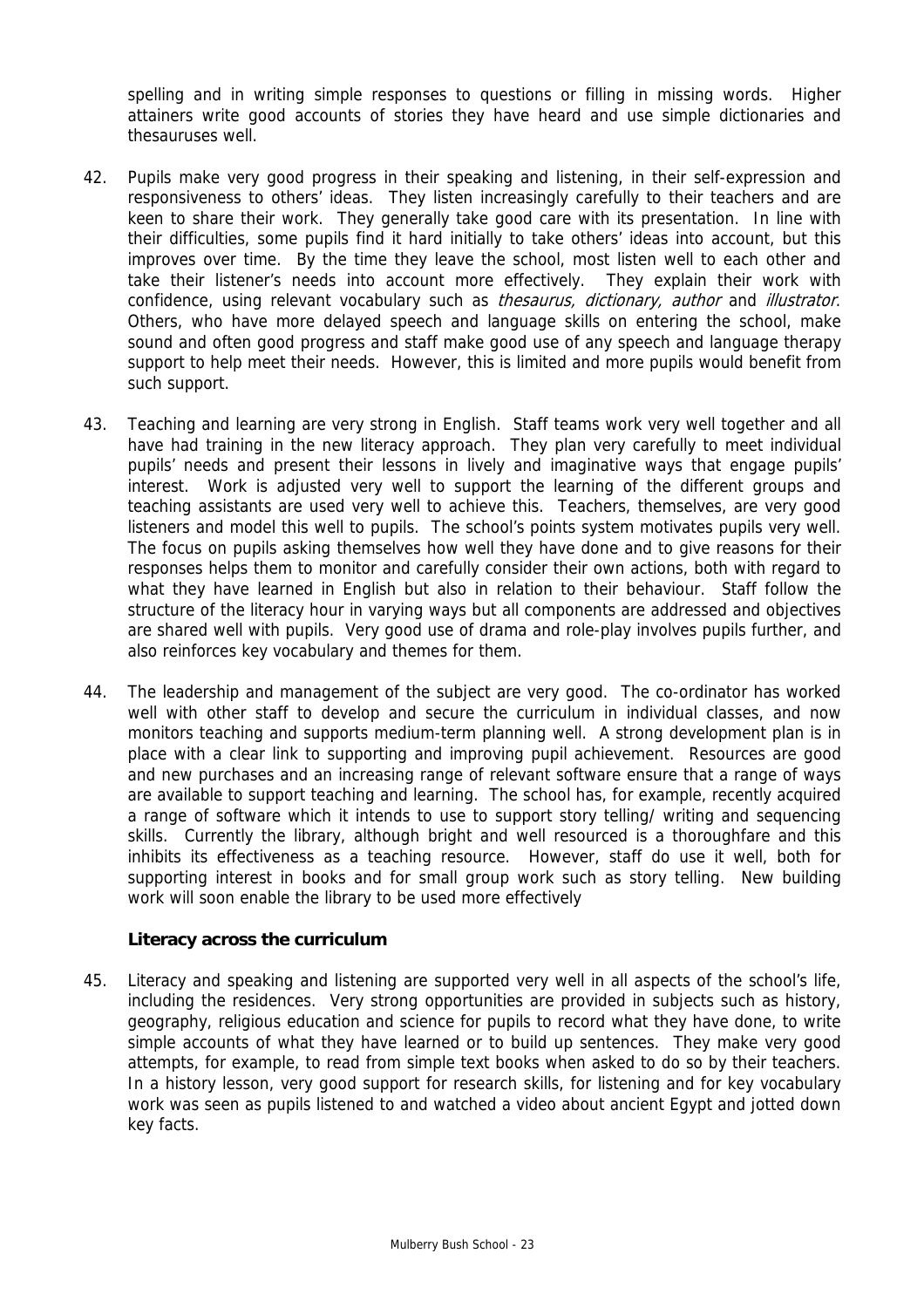# **MATHEMATICS**

The provision for mathematics is **good** with some very good features.

#### **Main strengths and weaknesses**

- Good teaching and support by other staff in classrooms result in pupils being well motivated and wanting to learn.
- Work is well planned in individual lessons and good use is made of the National Numeracy Strategy in this planning.
- Pupils achieve well in mathematics and assessment is also good; medium-term planning, however, does not always match the grouping of pupils.
- The subject co-ordinator leads and manages the subject well, monitors both the teaching and learning and ensures a full range of learning opportunities is provided.

## **Commentary**

- 46. The attainment of pupils is generally below average for their ages; nevertheless, their achievement is good and sometimes very good. Lessons are planned to the three part structure of the National Numeracy Strategy and this, together with the high quality of support by teaching assistants, has a positive effect on pupils' achievements. Improvement in provision has been good since the last inspection and teaching quality has improved considerably; overall it is good or better. The pace of lessons is good and well geared to the needs and abilities of individual pupils. Teachers have a clear and profound understanding of the needs of pupils, managing behaviour exceptionally well and thus promoting in pupils a readiness to learn.
- 47. Teachers and support staff challenge pupils and ensure that all can access the work. However, on occasions, because pupils attend for individual therapeutic support at the same time each week they miss out on some mathematical experiences. Work matches pupils' needs very well both in terms of the National Curriculum and in relation to IEP and basic skills plan targets. The use of ICT is well established within mathematics, but greater use could be made of a wider range of software. Although resources are adequate to meet the demands of the curriculum, some equipment is a little worn and a wider range of brighter, stronger, concrete materials could enhance learning still further. Lessons are well planned and match the concentration spans and needs of the pupils well. The outstanding feature of teaching is the extensive knowledge and insight staff display in relation to individual special needs.
- 48. In general pupils enjoy their work and co-operate well with the adults around them and work productively. Generally work is well presented and pupils take a pride in their achievements. They are keen to work, but occasionally, because of their special educational needs, find it difficult to work co-operatively with others.
- 49. The leadership of the subject by a fully committed senior teacher is very good. The coordinator manages the subject well monitoring the performance of both teachers and pupils well. Teaching and learning is systematically monitored and well evaluated. The subject leader provides very good support to his colleagues. Recording and assessment procedures are good and the co-ordinator "keeps his eye well on the ball" to ensure full coverage of National Curriculum attainment targets.

#### **Mathematics across the curriculum**

50. The use of mathematics in other subjects is good. The structure of the curriculum, with its emphasis on termly themes, ensures that mathematics contributes to the full curriculum. This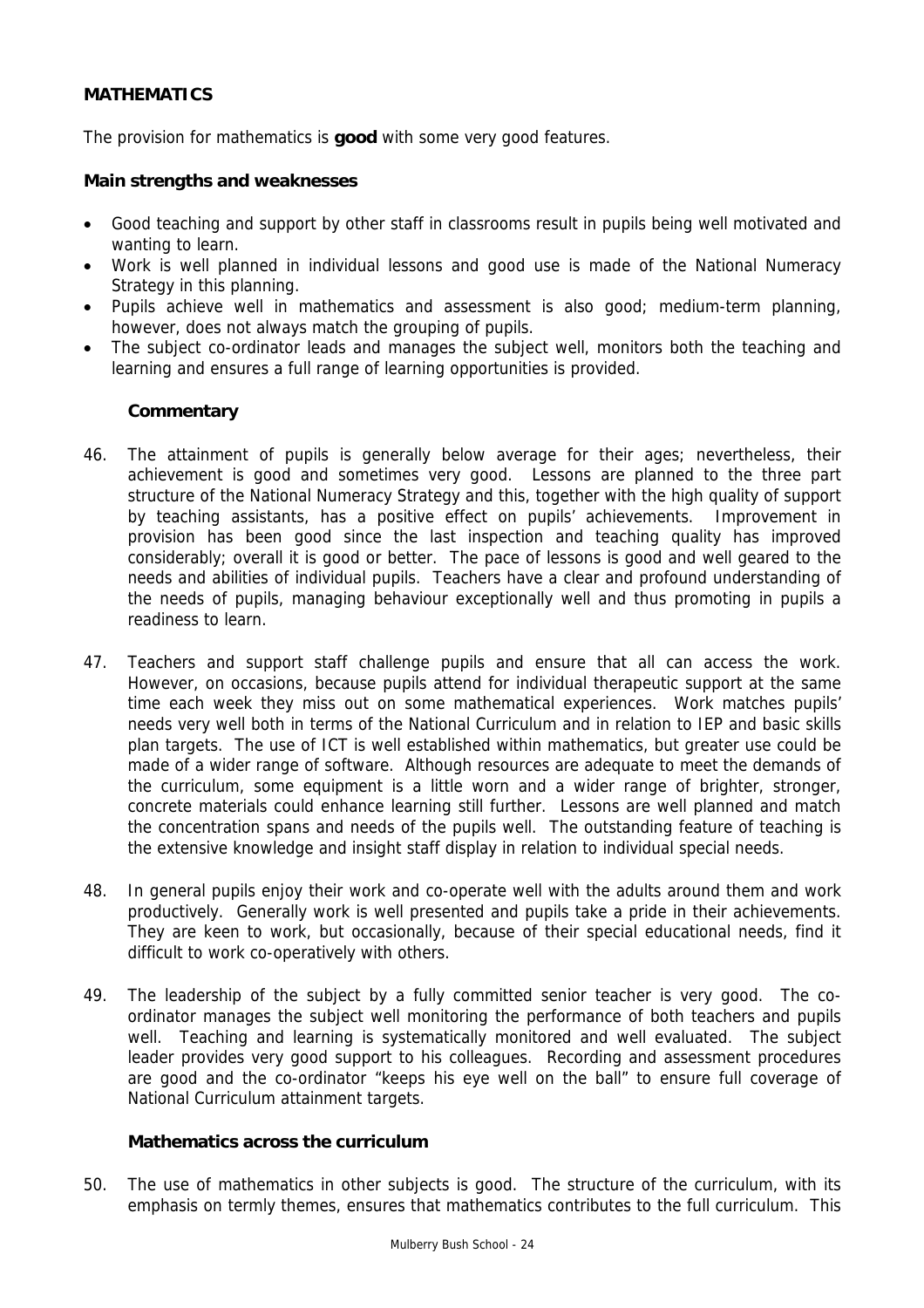is not only by its use in other subjects, for example, measuring and estimating in food technology or in the use of co-ordinates in geography, but also by using other subjects within mathematics. For example by taking pyramids from work in history, staff focus on their properties and go on to use this work as a start of the construction of simple histograms.

# **SCIENCE**

Provision in science is **good**.

# **Main strengths and weaknesses**

- The co-ordinator has worked hard to raise the profile of science in the school.
- Time for learning is supported by the school's approach to topics and aspects of science occur in a range of subjects.
- Planning has been revised and has led to more opportunities for pupils to make better progress.
- Teachers' questioning is strong and guidance by staff results in pupils' improved investigative skills.
- Sometimes 'transitions', the change of activity during the lessons and to the next lesson, are not always smooth and this disrupts pupils' learning.
- Teachers use ICT is sound but more opportunities need to be provided.

- 51. The science co-ordinator, who was new to the post shortly after the last inspection, has worked well to improve provision and in 2002 it was a key focus for the school's development. She leads and manages the subject well, successfully maintaining the profile of science at a high level. This has had a positive impact on teacher's knowledge, especially on investigation and experimentation. Assessment is now strong. Pupils' progress is tracked well, although this is by the broad National Curriculum levels and not by more detailed criteria as in English and mathematics. Pupils' results in science are higher than in English and mathematics by Year 6 and some pupils reach the expected level and above. Although the number of the school's pupils actually taking the national test in Year 6 is small, the results are often above national figures for EBD schools.
- 52. Although the time for learning science appears less than that usually seen in mainstream school, the way the school tackles its planning, especially in the foundation classes, means that topics planned often include science. The amount of this varies, but staff are careful to identify the science links and the learning objectives in their planning.
- 53. The school's baseline assessment often indicates that pupils show a great interest in science and the things around them. The school successfully builds on this and works particularly hard to develop pupils' investigative skills; this is done systematically, so that pupils develop a good understanding of what constitutes a fair test and older pupils can identify the key features to include when designing an investigation. The co-ordinator's effective monitoring of pupils' work, teachers' planning and of teaching itself indicates that pupils' learn well; this is because of the systematic planning which build on their previous learning in small steps. Pupils achieve well as a result. It is clear from lesson observations that pupils gain a great deal from the 'discoveries' they make. Some are amazed by these and a Year 7 pupil working on an investigation into electrical conductivity marvelled at the way the graphite in a pencil completed a circuit to make a bulb light. Pupils are often very keen and take great pride in communicating what they know and have found out.
- 54. The quality of the teaching is good. Lessons are usually well prepared in the main with interesting work which motivates the pupils. Pupils enthusiastically carry out their work and diligently test and record. They are clear about what they are doing and learning because this has been shared and discussed with them by the teacher at the start of lessons. Teaching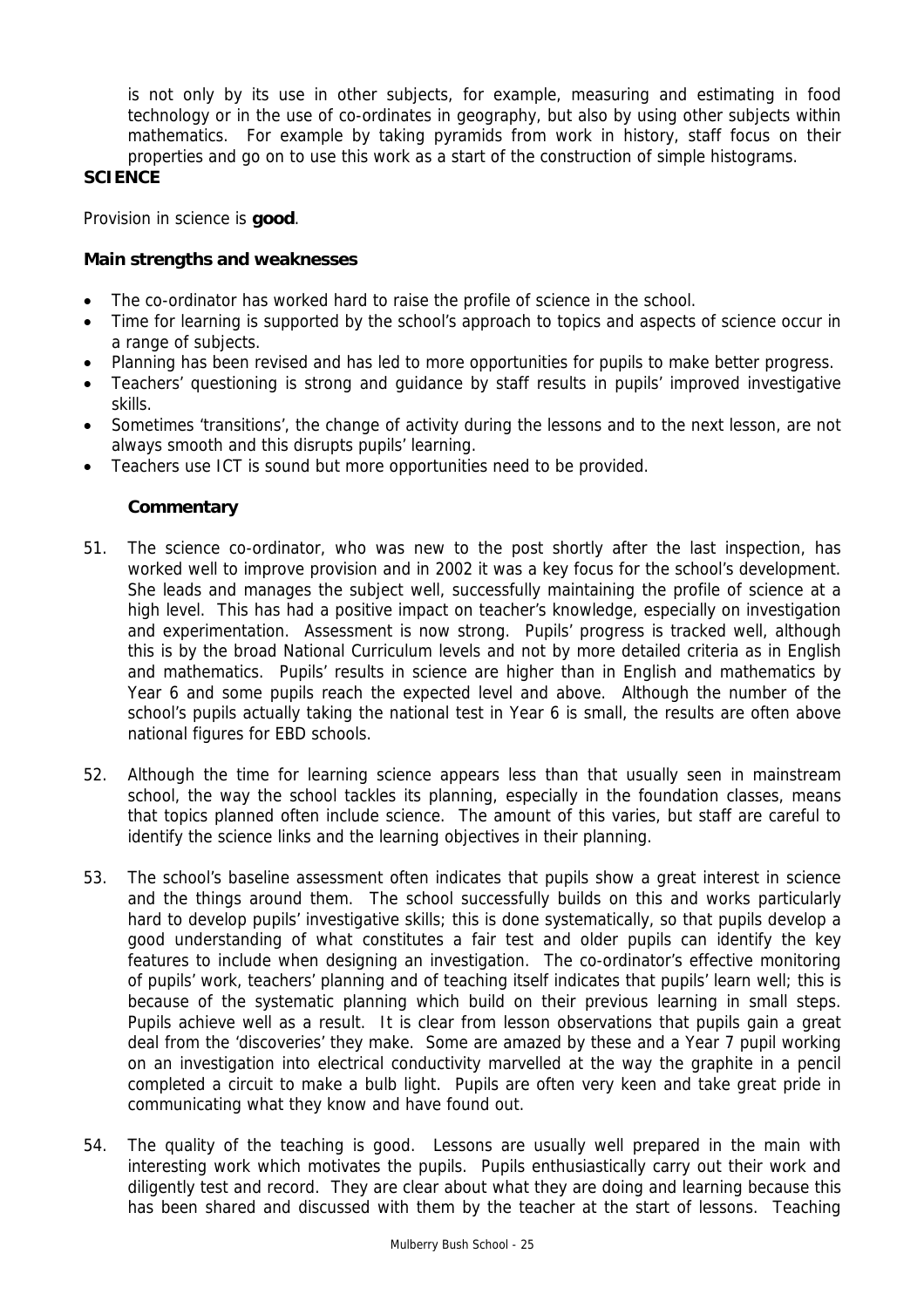assistants are clear about their role in the main parts of lessons and support pupils very well. They could be used more effectively at the start of lessons, for recording pupils' responses or introducing a topic to a younger age group, for instance. All staff are careful to guide pupils through the investigative processes and the very good use of probing questions is particularly successful in enabling pupils to think and discover for themselves.

- 55. Staff manage pupils very well indeed; they continue to work well with pupils, encouraging them, even though one or two others may have outbursts of temper for no apparent reason. This means that any 'outbursts' are short lived and the usual calm of lessons is restored quickly. However, sometimes changes of activity within lessons are not always as 'slick' as they could be. This is usually related to the need to provide resources for the next part. These are often given out to pupils one by one. This causes the usually swift pace and momentum of the lesson to be reduced. Pupils' noise levels rise as a result and sometimes a few pupils become restless. Teachers are very adept at bringing the pupils back on track and gaining their attention quickly but, nevertheless, time is lost as a consequence.
- 56. Teachers plan their work well, according to the pupils' needs and ages. Specific subject vocabulary is well emphasised and pupils are encouraged to use this when explaining findings or giving scientific reasons why things have happened. This results in their improved understanding of scientific ideas and a confidence in speaking in front of others. Although the medium-term planning only identifies one objective per lesson for the whole age range, staff recognise that this has to be modified and undertake this well. This is because they know their pupils exceptionally well and when they plan for their learning needs they very carefully take into account their emotional needs. The co-ordinator has identified the need for more precise planning and is looking at published materials to help teachers plan more easily.
- 57. Resources for learning are good and sound use is made of ICT. The school has its own data logging equipment which is beginning to be used to measure change, such as the temperature of liquids. In a lesson on teeth, pupils where enthralled when using the computer microscope to examine features of different teeth. Some use is made of ICT to support learning and school has a reasonable amount of CD ROMs and network software, although the co-ordinator recognises that much more use could be made of these.

# **INFORMATION AND COMMUNICATION TECHNOLOGY (ICT)**

Provision in ICT is **good.**

## **Main strengths and weaknesses**

- Thorough planning, and the co-ordinator's expert knowledge, has ensured that the subject has developed well.
- The teachers' approach and the way work is planned means that pupils learn very well in ICT and can deal successfully with programs when things go wrong.
- Opportunities to support the learning of pupils' skills in ICT and of the use of ICT to support learning in other subjects is satisfactory but needs extending.

## **Commentary**

58. The school's has made good improvement in its ICT provision since the last inspection. The highly knowledgeable co-ordinator has taken on an extended role since then. He is now not only responsible for teaching and co-ordination the subject, but is also responsible for the management of ICT, technical support and the training of staff across the whole establishment, including administration. He has made a significant contribution to the development of the infra-structure of the school's network and to the smooth running of ICT across the school. The financing of developments has been in line with the school's plan and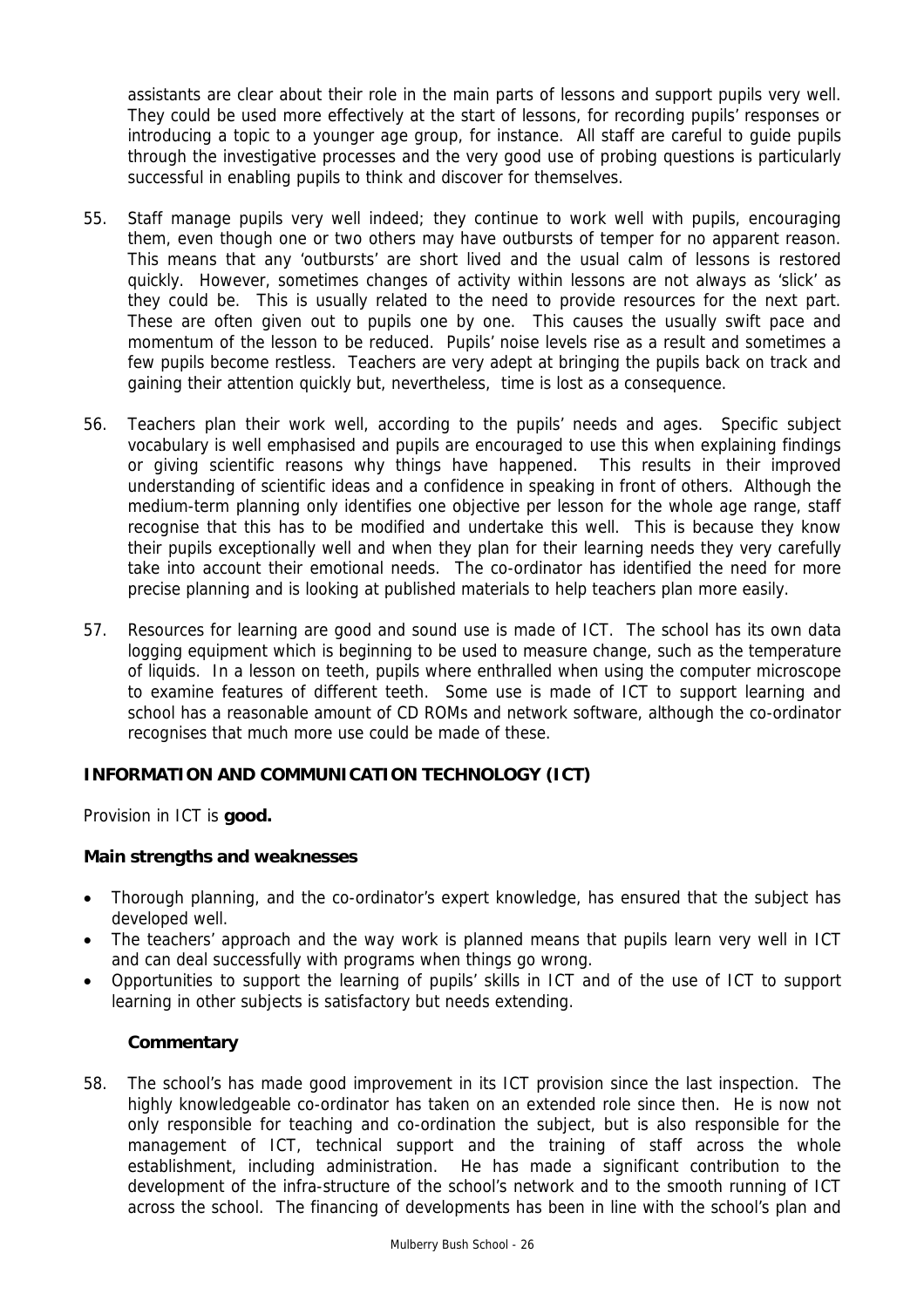the number of computers has increased. These are adequate in number and are based in classrooms, residences and the school's library. There is no computer suite at present, although as space becomes freed up, a small suite is planned, which can be used for staff and pupils.

- 59. A comprehensive long-term plan to guide the development of the subject and the provision for management information systems is comprehensive, well considered and thorough. Occasionally, the intended impact on pupils and how the outcome of the action will be measured, however, is too general. The planning for the subject is now based on a considerably adapted published scheme which better covers all aspects of the National Curriculum programme of study than the school's previous plans. A wide range of good quality software which is 'child friendly' but challenging has been purchased. Pupils' attainment is regularly assessed and tracked on well thought out 'tracking sheets'. Teachers' knowledge and confidence have grown considerably; the co-ordinator recognises that the training of the recently appointed teaching assistants and support staff needs now take place so they can help pupils more effectively.
- 60. The school has experimented to find the best approach to teaching ICT and the co-ordinator now systematically teaches most pupils on an individual basis. Although this is a very time consuming method, it is also very successful and pupils' progress, since this way of working has been introduced, is very good. Some pupils who have been in the school over a long period are taught in pairs and were seen working very co-operatively. Pupils' attitudes to the subject and their response in lessons are very good and sometimes excellent. Small group teaching in the past, where pupils had to wait their turn on the computer and for the teacher's attention is reported by the school to have been less successful and a reason why pupils' progress previously has only been satisfactory.
- 61. Pupils' achievement is now good overall. Those seen working during the inspection were learning very well and the gains they have made in their knowledge, skills and understanding since the new system of working has been introduced, has been very good. Pupils build well on their previous knowledge in small, successful steps and gain confidence in trying out new ideas. They are not afraid of trying and this is a key reason why they are making such good progress at present. Some reach high levels and carry out work which is at or above the expected level for their age in some areas. For instance, pupils were competently tackling the ideas involved in object based drawing and realised the need to identify the order in which objects need to be placed. Even the newest and most vulnerable pupils enjoy the attention of the one-to-one support because their efforts are valued. In a lesson with a relatively new pupil, the experience of using the digital camera and being able to see the completed result quickly ensured that the pupil's efforts were rewarded and the achievement visible to her.
- 62. Many pupils have experienced considerable failure in their previous placements; at Mulberry they are encouraged to try hard, work hard and do their best. At the heart of the very good teaching is the teachers' way of giving the pupils the confidence to succeed. The work is often planned in very small steps so that the there is little chance of failure at first. As pupils gain their skills, they are given strategies to deal with mistakes and know that if something goes wrong it can nearly always be rectified. Teaching carefully guides them to the steps of retrieval when this happens. This minimises frustration and alleviates one of the major barriers to their learning. As a result, the pupils tackle work confidently and 'believe in themselves'. It bolsters their self-esteem and their tolerance in ways which meet their special educational needs very well. There is a good balance between the teacher telling pupils what to do and reliance on their own knowledge. There is much verbal and visual reinforcement and the approaches accommodate well the ways that pupils' learn best.

## **Information and communication technology across the curriculum**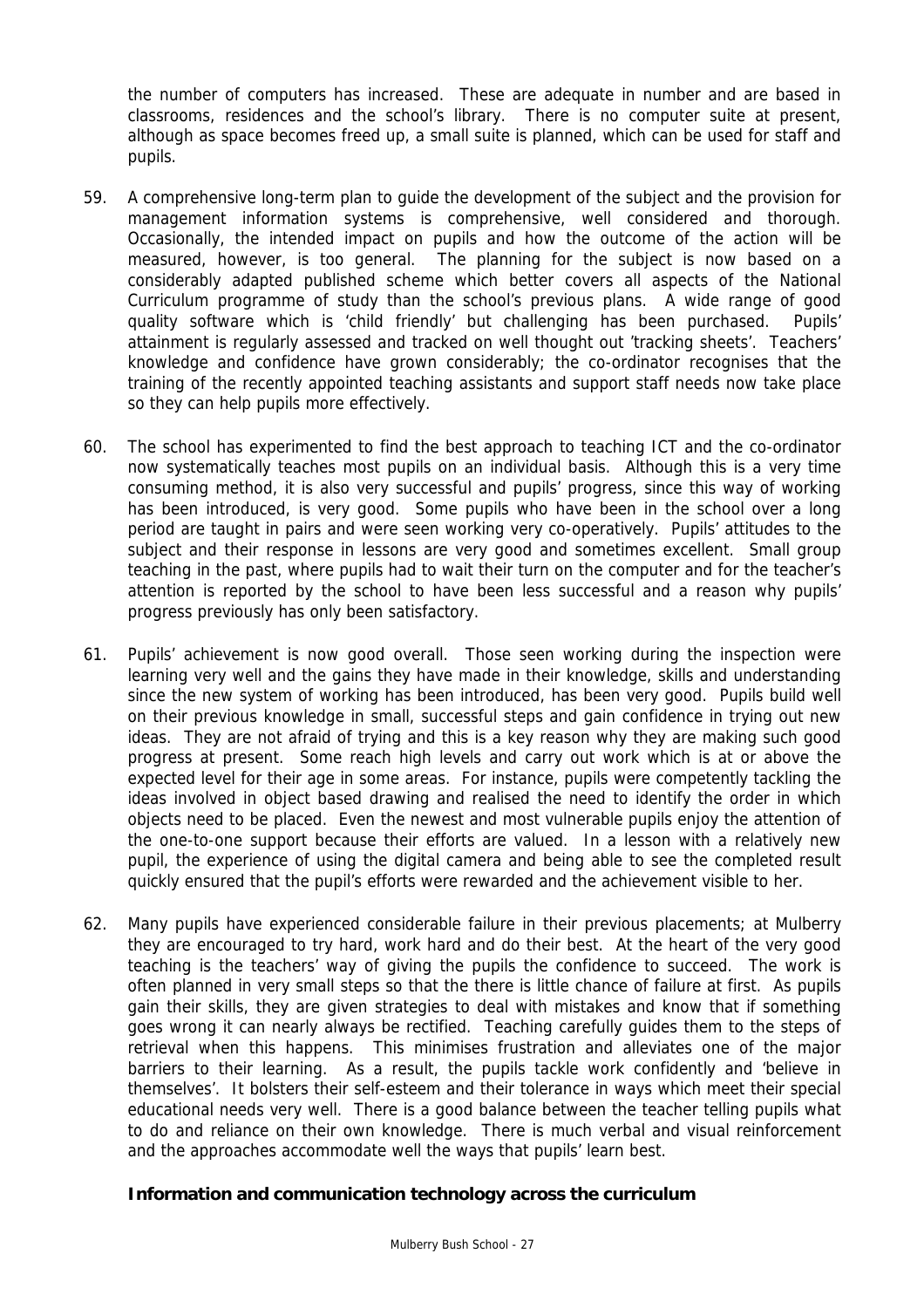63. The pupils' ICT skills are mostly reinforced through using the Internet for research on a particular topic or by using simple programs, such as in English and mathematics. Teachers are beginning to plan for the use of software as part of their lessons, although there is a narrow range of programs to support subjects. Overall, the use of ICT to support learning varies; most staff most recognise they need to use it more to support subjects effectively. The co-ordinator liaises closely with staff and identifies the skills that pupils will be learning in their lessons. However, pupils do not always get the opportunity to reinforce these each week. There is little use by teachers of software for demonstration / modelling in lessons, particularly to help those pupils who are visual learners and reinforce their learning through pupils' participation in this process. However, an interactive whiteboard has just been purchased and more such purchases are planned.

# **HUMANITIES**

- 64. **History** and **geography** were both sampled. Insufficient teaching was seen during the inspection to report fully on either subject. Both these subjects are taught as part of humanities provision, through topics and in rotation. However, stories and non-fiction work in English and in subjects such as religious education often have geography and history links and this supports pupils' achievements further. The subjects have improved satisfactorily since the last inspection. In the lessons observed teaching and learning were good and sometimes very good. Where it was very good teachers used lively ways such as dressing up and role-play, as for example, in a lesson about Guy Fawkes. They also had lots of artefacts to engage pupil interest. In these lessons pupils watched well, were keen to contribute what they knew and were really enthused about the topic. Sometimes, as in a geography lesson, although teaching was satisfactory, pupils were restless because the resources used or teaching approach did not 'grab their attention' initially.
- 65. Pupils' work and records show achievements are generally good in these subjects. In geography, good use of the locality supports pupils' growing awareness of the main features of the geography of the area and their work on rivers, pollution and so on. In history, the oldest pupils identify and understand the difference between and purpose of different Egyptian monuments and understand basic facts about ancient Egyptian life. A range of books and ICT resources is used well to develop pupils' research skills and teachers' very good knowledge of the pupils ensures literacy skills are appropriately supported. The curriculum provided builds steadily on previous knowledge, experience and skills, through a two or three year topic approach which also looks carefully at the geography or historical skills to be learned. Assessment, record keeping and reports usually illustrate well the skills and knowledge pupils have gained over time, although, occasionally, they concentrate more on what the pupil has taken part in. The subjects are well co-ordinated; the co-ordinator is enthusiastic and knows the subjects well. Some good themed resources around topics are being built up, including software. Effective policies have been developed with a good scheme of work in place and the programmes fulfil the requirements of the National Curriculum.

# **Religious Education**

Provision in religious education is **very good.** 

## **Main strengths and weaknesses**

- Teaching and learning are very good; a broad and highly relevant range of learning experiences is provided.
- The subject provides very strong support for pupils' personal, moral, social and cultural education.
- Religious education is taught in blocks, rather than every week but it is well supported by other work, in particular assemblies, so that pupils' achievements are very good.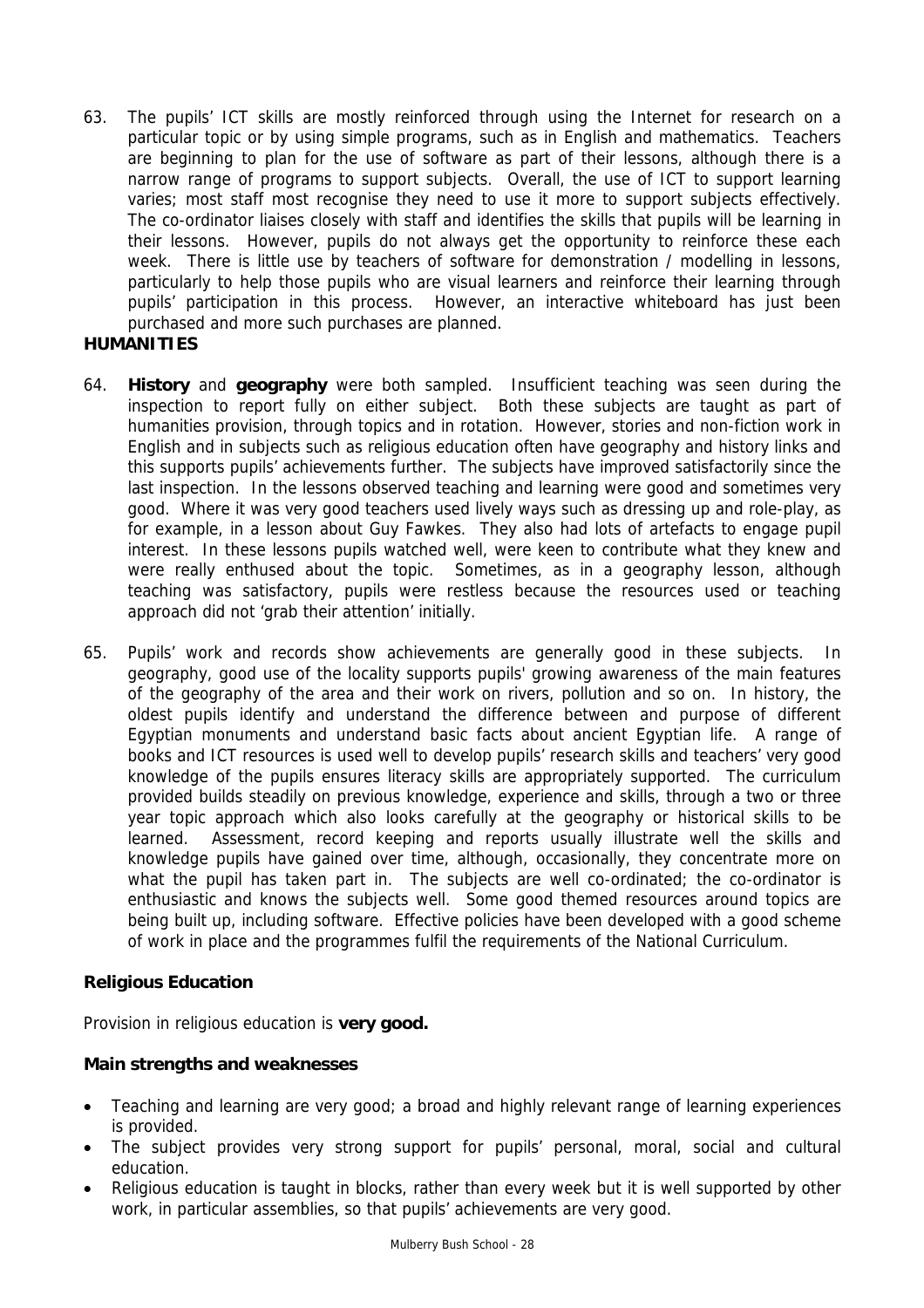## **Commentary**

- 66. Improvement has been very good since the last inspection. The pupils are given a wide range of very interesting learning experiences, and increase their knowledge and understanding of the main world religions particularly well. This is achieved through the timetabled lessons and through assemblies. Only a small number of lessons were able to be observed. However, scrutiny of pupils' work, discussion with the subject co-ordinator, teachers and pupils, observation of school assemblies and religious displays provided good evidence of the school's provision. Teachers use artefacts, visits, stories and games very well to engage pupils' interest and to support their understanding.
- 67. Pupils' achievements across the school are very good. The newest pupils' interest and attention is engaged through stories and role-play. In their work they learn the basic concepts of friendship and caring for others as well as about other religions. This is achieved through interesting and lively teaching, a carefully thought-out programme and some good resources and artefacts. At the time of the inspection, the topic was the festival of Diwali and work culminated in a celebration assembly. In a lesson previously, very new and sometimes very difficult pupils handled artefacts with care and made great efforts to recall their names. Some pupils who were very new to the school took part in a celebration assembly, acting out the main story, with the more confident reading aloud. Other more established pupils had prepared candles and pots, some in their residences. The atmosphere created demonstrated true spirituality, but also the considerable amount the pupils had learned about Diwali and its symbolism; they took great pride in what they recalled, as a visitor explained how she celebrated Diwali. Visits to local places of worship ensure pupils learn about other religions very well, the oldest pupils being able to identify different key beliefs. The school has a very strong ethos of respect for others and their beliefs and customs which permeates all of its work. This is particularly evident in the approach to religious education and in the high expectations that staff have of pupils' response in these lessons.
- 68. The curriculum for religious education is very good. The local religious education syllabus has been adapted well to meet the needs and circumstances of the pupils.
- 69. The co-ordination of religious education is very good. The religious education team leader is enthusiastic and has kept the profile of the subject high. Staff have taken part in recent training. Assessment is sound. Staff know pupils and their achievements well and most record pupils' responses to individual lessons and topics effectively. Planning reveals appropriate attention has been paid to the differing needs and levels of understanding of pupils. Support staff are used very well to help pupils to take an active part in lessons and to manage their particular special educational needs.

#### **CREATIVE, AESTHETIC, PRACTICAL AND PHYSICAL SUBJECTS**

- 70. Only limited evidence for all subjects in this area could be gathered and as a result, these subjects are not reported in detail.
- 71. Only one lesson in **art and design** was seen during the inspection and it is not therefore possible to reach a judgement regarding the quality of teaching or provision overall. However, an examination of pupils' work and records indicates that the pupils' achievements are good. Pupils draw and paint, make collages from a variety of materials, produce artefacts in ceramics and display skills in the production of art work in fabric, both in lessons and in support activities. Although there is a dedicated art room, apart from the teacher's use of the kiln, it is not used for the teaching of art and is dedicated for therapeutic work alone.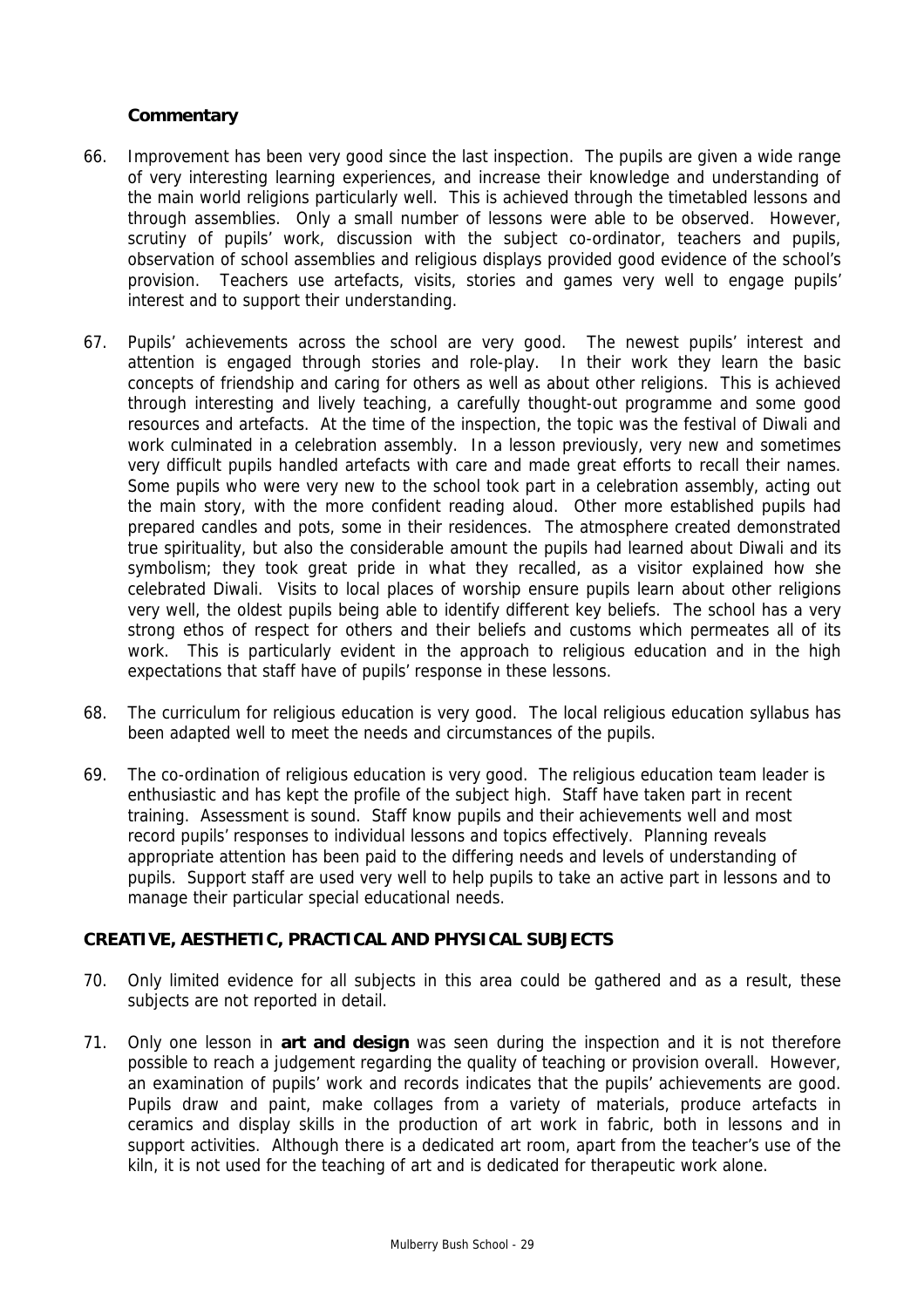- 72. In the art lesson observed the quality of the teaching was good. The lesson incorporated elements of both art (decoration) and design as well as strong links to the theme of the rest of the curriculum. Pupils had to design and construct a sarcophagus in line with their work on Egypt. The planning was good and staff used the well laid out materials, including computers, for research effectively, enabling pupils to work independently and to a high standard. The work undertaken in the residences also contributes well to pupils' achievement.
- 73. Only one lesson in **design and technology** was observed during the inspection. Although the teaching in this food technology lesson was very good it is not possible to make an overall judgement on the quality of teaching or about provision overall. The standards of work seen, however, indicate that pupils' achievements are good. This would suggest a good improvement since the last inspection.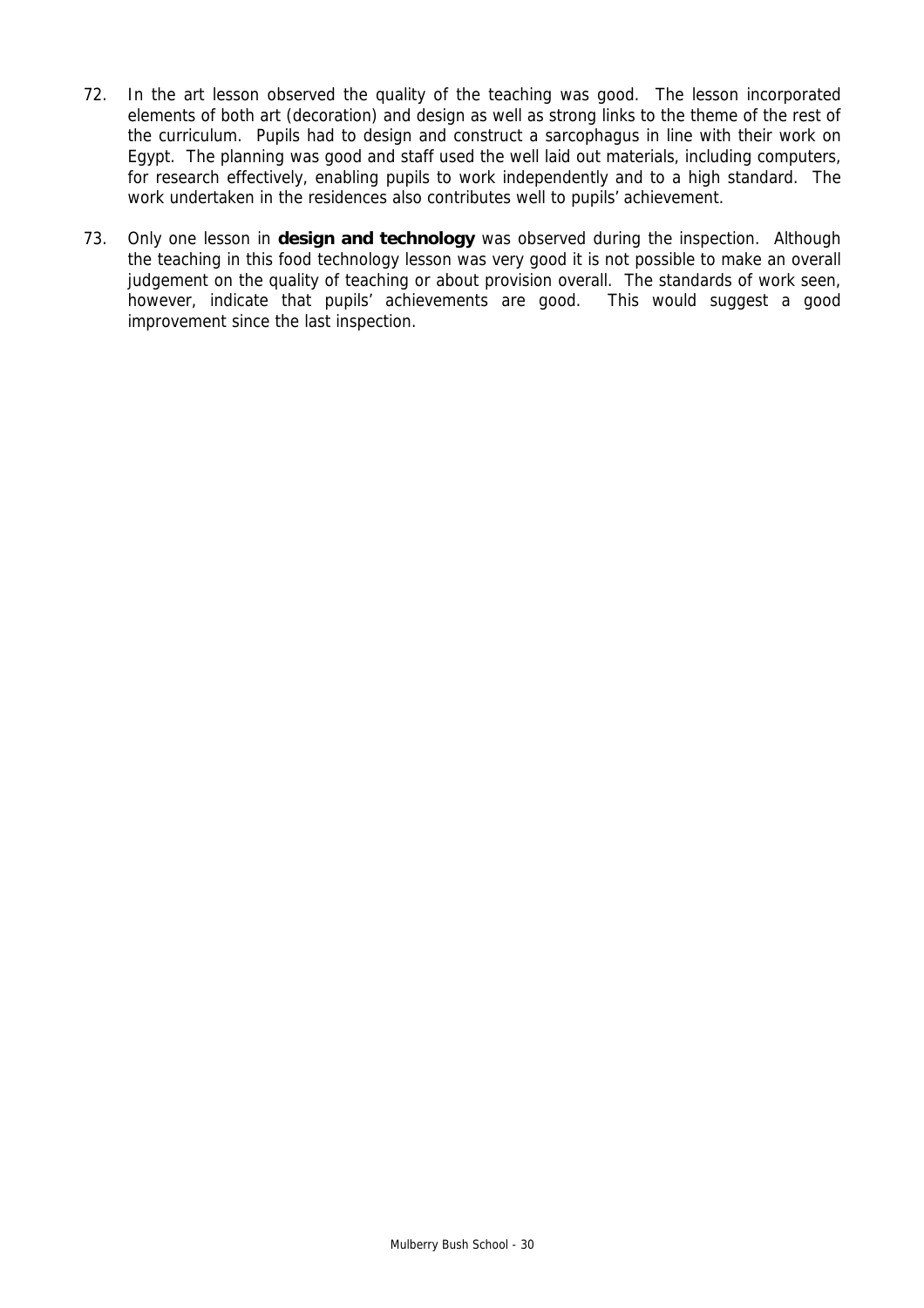- 74. A good range of food technology activities is carried out, although there is less emphasis on work in resistant materials. Pupils do produce artefacts in fabric as well as in paper, card and other materials. The 24 hour curriculum provides additional work in 'making' which is carried out in the residences and some pupils cook meals at lunchtime or in the evenings. The provision of clubs in the evenings, such as the fabric, cooking, model making and costume clubs enhance the formal curriculum significantly.
- 75. **Music** was not a focus for the inspection but it is evident from the good quality of the pupils' singing and their ability to learn songs quickly that music is very much part of the everyday life of the school. Singing occurs in many lessons and activities and was of very good quality during the school's assembly on Diwali. In addition, the pupils' playing of simple percussion instruments to accompany the singing was very good; it was very rhythmic and well timed. Only one full lesson and a part lesson were observed. The teaching and learning in these lessons were good and the teachers' expertise successfully built upon pupils' strong skills in singing. The pupils sing heartily, with gusto, and well in tune. They clearly enjoy singing and try their hardest to respond to the teacher's requests. Foundation classes regularly join together for music to develop specific skills such as improving dynamics, tempo and pitch. The activities not only improve the pupils' musical skills but also their listening, waiting, turn taking and general responding.
- 76. No full lessons in **physical education** were observed during the inspection, although inspectors did see part on an evaluation of a lesson. Consequently, no judgement on the overall quality of teaching can be made or of the provision overall. The range of physical activity and the standards of pupils' achievements, however, would indicate that the facilities in physical education are beginning to improve since the last inspection. At the time of the inspection, however, the new sports hall was not yet finished and facilities for gymnastics were still inadequate.
- 77. The school uses the facilities it has well and makes effective use of local amenities such as the swimming pool in the adjacent caravan park. Pupils evaluate their performance in physical education well. They are able to suggest improvement in technique and readily celebrate the achievements of others. The subject is well led by the specialist co-ordinator who provides a wide raft of physical activities, arranges sporting competitions and more than fulfils the programme of study of the National Curriculum. For example, pupils undertake a range of activities at an outdoor pursuits centre in Wales, ranging from rock-climbing to exploring mines and caverns.

# **PERSONAL, SOCIAL AND HEALTH EDUCATION**

Overall the provision in the planned and taught programme of PSHE is **very good** with some excellent features. However, because the provision pervades the whole of the work of the school, its contribution to pupils' personal development is excellent**.**

## **Main strengths and weaknesses**

- Pupils make excellent progress in relation to their individual needs and targets in their personal development.
- The school provides, within the 24 hour curriculum, a very broad range of opportunities to promotes pupils' well-being and significantly enhances their lives.
- The quality of teaching and support is very good.
- PSHE themes and ideas permeate the whole of school life.
- The school has developed very good policies and programmes to guide teachers in their planning.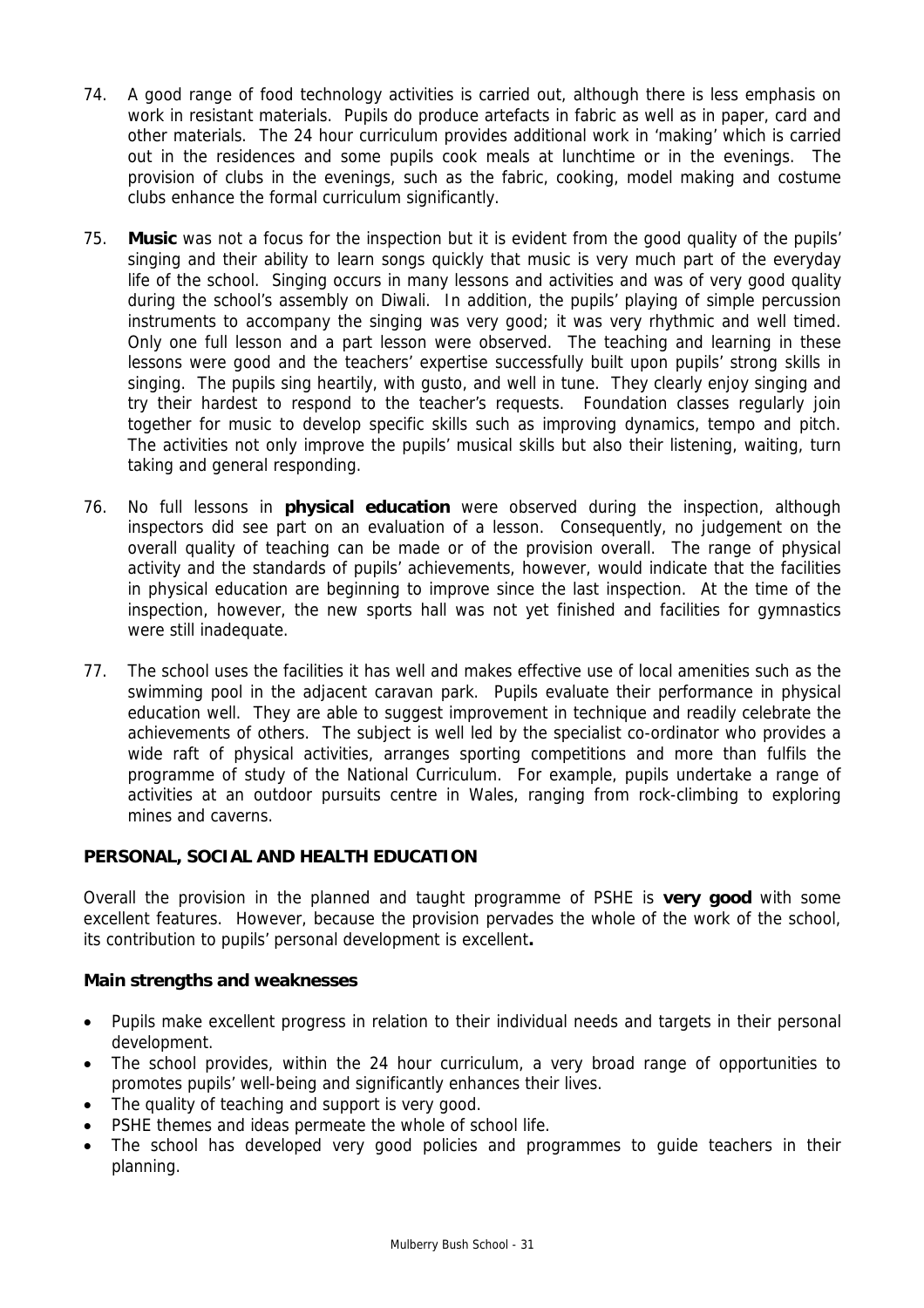- 78. The subject was not reported on in the last inspection and it is, therefore, not possible to make a judgement with regard to improvement since then. The school very effectively achieves its aims of promoting pupils' personal development and meets the needs of individual pupils in an exemplary fashion. The comprehensively planned two year programme of PSHE is enhanced by the vast range of opportunities pupils are given during the school day and in residence. The school sets themes for each half-term and consistently promotes the personal qualities associated with these themes. This is well augmented by wall displays and communal activities such as linked assemblies. This ensures a broad curriculum that significantly contributes to the pupils' spiritual, moral, social and cultural development. Many lessons across all subjects end with a period of contemplation and self-evaluation where pupils ask of themselves "How well did I do in relation to my learning and behaviour targets and how can I improve?" This supports their ability to take responsibility for themselves and their behaviour very well indeed.
- 79. In the two lessons seen, the teaching was good; however, from an examination of pupils' profiles and analysis of their progress, overall teaching is very good. Teachers' planning is very strong and through work on the pupils' high quality individual targets they become more aware of their own personal development and progress. Staff set clear objectives and learning outcomes on the basis of a thorough evaluation of pupils' needs which, when presented to pupils give a clear focus for their progress. All staff participate with pupils in recording and evaluating what pupils have learned and this positively influences the review and modification of targets. The excellent case review system, alongside these detailed records means that assessment, monitoring of progress and the use of information gained in PSHE is very good indeed.
- 80. The school's provision for pupils' personal, social and health development is a significant strength of the school and has a very positive impact on the excellent relationships within the school. Pupils respond very well to the positive and nurturing atmosphere of the school which allows them to develop confidence and self-worth and to become happier and more assured. The school council meetings and debates within 'circle time', for example, enhance pupils' selfesteem, enabling them to understand that they can contribute to the community by debating school issues in a democratic forum.
- 81. One of the main features of the very good leadership and management is the high level of collaboration amongst staff across the school. The school has strong links with the local community and encourages visitors from other cultures, for example, at Diwali and Hanukkah. This is further enhanced by the school's participation in visits and outdoor education, for example, the 'outward bound' trip to Rhos-y-Gwaliau in Wales.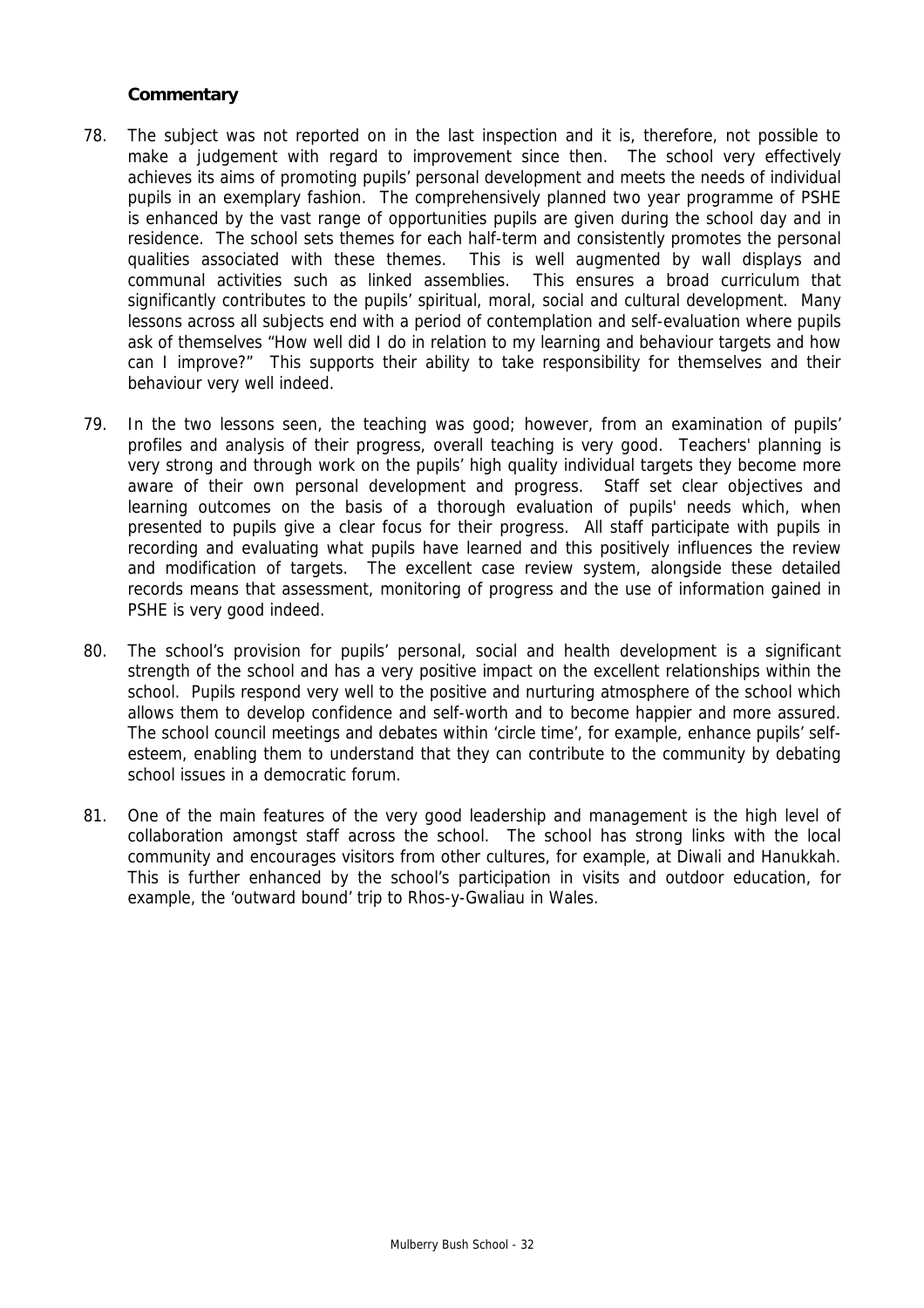# **PART D: SUMMARY OF THE MAIN INSPECTION JUDGEMENTS**

# **Inspection judgement** Grade **Grade**

| The overall effectiveness of the school                              | $\overline{2}$ |
|----------------------------------------------------------------------|----------------|
| How inclusive the school is                                          | 2              |
| How the school's effectiveness has changed since its last inspection | 3              |
| Value for money provided by the school                               | 3              |
| <b>Overall standards achieved</b>                                    | $\overline{2}$ |
| Pupils' achievement                                                  | 2              |
| Pupils' attitudes, values and other personal qualities               | 1              |
| Attendance                                                           | $\overline{2}$ |
| Attitudes                                                            | 3              |
| Behaviour, including the extent of exclusions                        | $\overline{2}$ |
| Pupils' spiritual, moral, social and cultural development            | 2              |
| The quality of education provided by the school                      | $\overline{2}$ |
| The quality of teaching                                              | 3              |
| How well pupils learn                                                | 3              |
| The quality of assessment                                            | $\overline{2}$ |
| How well the curriculum meets pupils needs                           | $\overline{2}$ |
| Enrichment of the curriculum, including out-of-school activities     | $\overline{2}$ |
| Accommodation and resources                                          | 3              |
| Pupils' care, welfare, health and safety                             | 3              |
| Support, advice and guidance for pupils                              | 1              |
| How well the school seeks and acts on pupils' views                  | 3              |
| The effectiveness of the school's links with parents                 | $\overline{2}$ |
| The quality of the school's links with the community                 | $\overline{2}$ |
| The school's links with other schools and colleges                   | 3              |
| The leadership and management of the school                          | $\overline{2}$ |
| The governance of the school                                         | 2              |
| The leadership of the headteacher                                    | 2              |
| The leadership of other key staff                                    | $\overline{2}$ |
| The effectiveness of management                                      | $\overline{2}$ |

Inspectors make judgements on a scale: excellent (grade 1); very good (2); good (3); satisfactory (4); unsatisfactory (5);